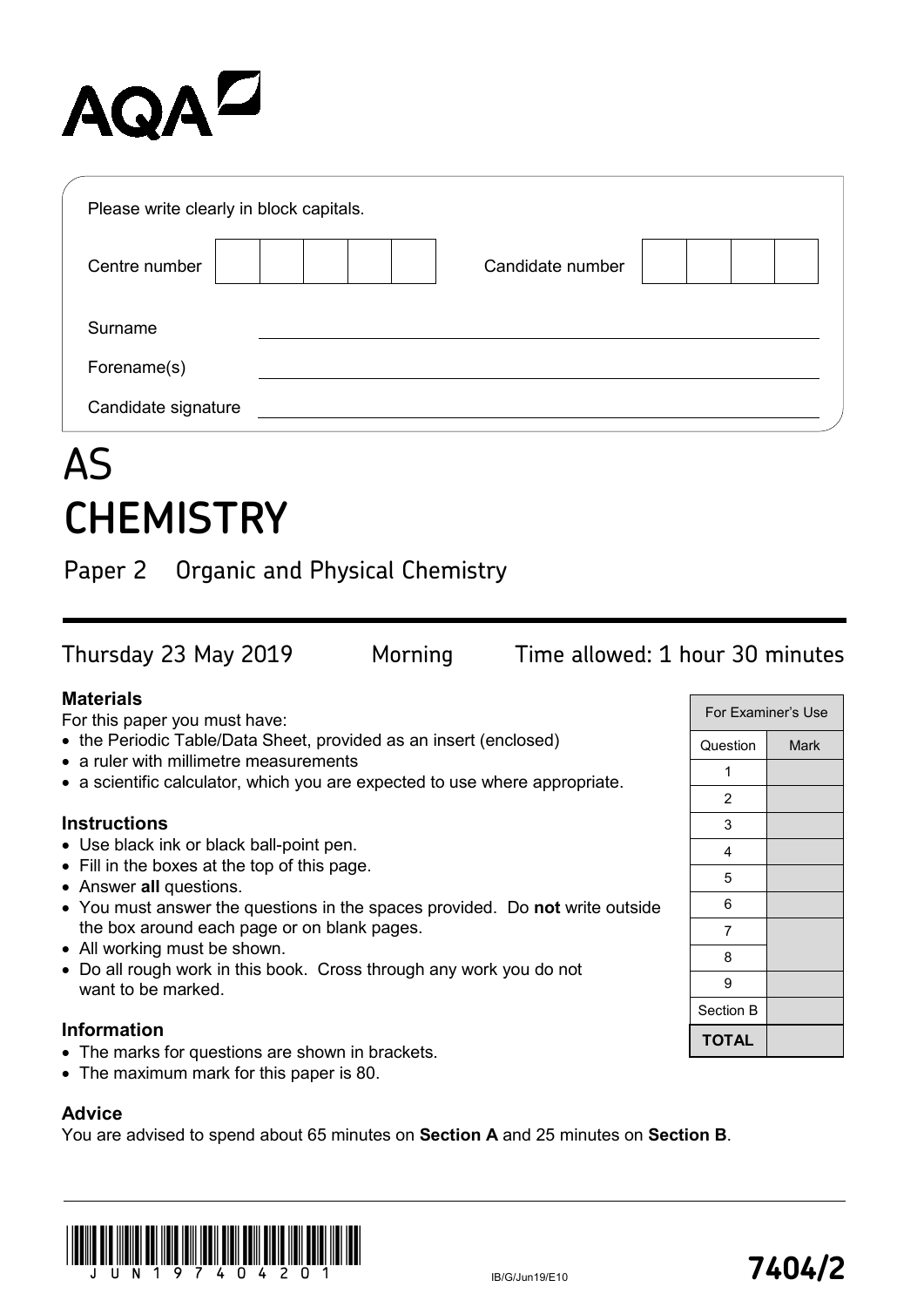|                        | <b>Section A</b>                                                                                                                                                                      |
|------------------------|---------------------------------------------------------------------------------------------------------------------------------------------------------------------------------------|
|                        | Answer all questions in this section.                                                                                                                                                 |
| 1<br>0                 | The structures of three organic compounds A, B and C are shown.                                                                                                                       |
|                        |                                                                                                                                                                                       |
|                        |                                                                                                                                                                                       |
|                        | OН<br>Η                                                                                                                                                                               |
|                        | Compound A<br>Compound B<br>Compound C                                                                                                                                                |
|                        | These compounds can be distinguished by simple test-tube reactions.                                                                                                                   |
|                        | For each pair of compounds in questions 01.1 and 01.2, give a reagent<br>(or combination of reagents) that could be added separately to each compound to<br>distinguish between them. |
|                        | State what is observed in each case.                                                                                                                                                  |
|                        | Compounds A and B<br>[3 marks]                                                                                                                                                        |
|                        | Reagent                                                                                                                                                                               |
|                        | Observation with A                                                                                                                                                                    |
|                        |                                                                                                                                                                                       |
|                        | Observation with <b>B</b>                                                                                                                                                             |
|                        |                                                                                                                                                                                       |
| $\mathbf{2}$<br>0<br>1 | Compounds A and C                                                                                                                                                                     |
|                        | [3 marks]                                                                                                                                                                             |
|                        |                                                                                                                                                                                       |
|                        |                                                                                                                                                                                       |
|                        |                                                                                                                                                                                       |
|                        | Observation with C                                                                                                                                                                    |
|                        |                                                                                                                                                                                       |
|                        |                                                                                                                                                                                       |
|                        |                                                                                                                                                                                       |

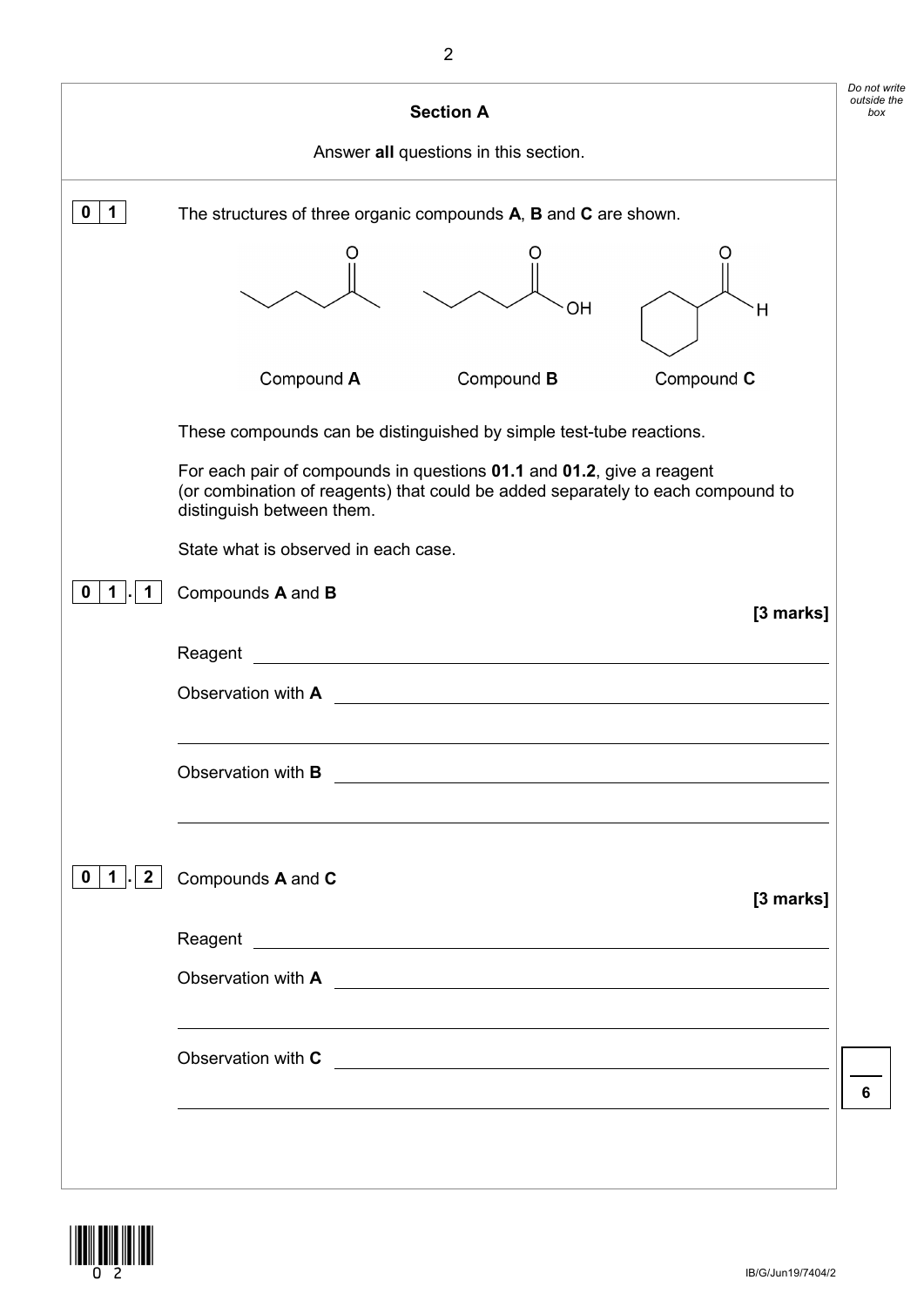| $\mathbf{2}$<br>$\bf{0}$                           | Bromoethane reacts with potassium cyanide to form compound D.                   | Do not write<br>outside the<br>box |
|----------------------------------------------------|---------------------------------------------------------------------------------|------------------------------------|
|                                                    | $CH_3CH_2Br + KCN \rightarrow CH_3CH_2CN + KBr$                                 |                                    |
|                                                    | Compound D                                                                      |                                    |
| $\mathbf{2}$<br>$\mathbf{1}$<br>$\mathbf{0}$<br>L. | Outline the mechanism for this reaction.                                        |                                    |
|                                                    | [2 marks]                                                                       |                                    |
|                                                    |                                                                                 |                                    |
|                                                    |                                                                                 |                                    |
|                                                    |                                                                                 |                                    |
|                                                    |                                                                                 |                                    |
|                                                    |                                                                                 |                                    |
|                                                    |                                                                                 |                                    |
|                                                    |                                                                                 |                                    |
|                                                    |                                                                                 |                                    |
| 2 <sub>1</sub><br>$\overline{2}$<br>$\mathbf{0}$   | Give the IUPAC name of D.                                                       |                                    |
|                                                    | [1 mark]                                                                        |                                    |
|                                                    |                                                                                 |                                    |
| $\mathbf{2}$<br>$3\phantom{a}$<br>0                |                                                                                 |                                    |
|                                                    | Calculate the percentage atom economy for the formation of D in this reaction.  |                                    |
|                                                    | Give your answer to the appropriate number of significant figures.<br>[2 marks] |                                    |
|                                                    |                                                                                 |                                    |
|                                                    |                                                                                 |                                    |
|                                                    |                                                                                 |                                    |
|                                                    |                                                                                 |                                    |
|                                                    |                                                                                 |                                    |
|                                                    |                                                                                 |                                    |
|                                                    |                                                                                 |                                    |
|                                                    |                                                                                 |                                    |
|                                                    | % atom economy                                                                  | 5                                  |
|                                                    |                                                                                 |                                    |
|                                                    |                                                                                 |                                    |

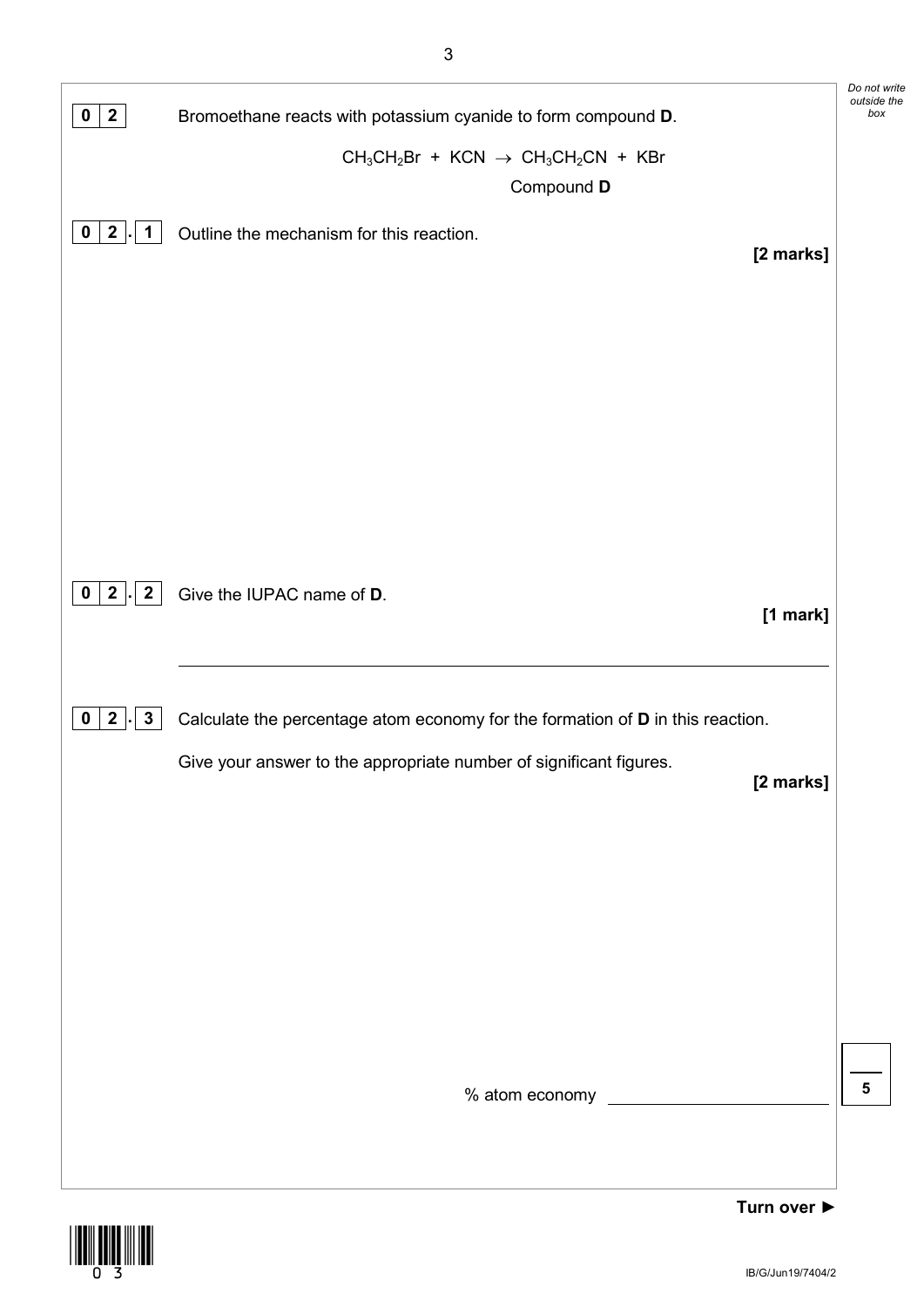

**0** | **3**  $\vert \cdot \vert$  | A student determined the enthalpy of combustion of cyclohexane  $(C_6H_{12})$ .

The student

- placed a pure sample of cyclohexane in a spirit burner
- placed the spirit burner under a beaker containing 50.0 g of water and ignited the cyclohexane
- extinguished the flame after a few minutes.

The results for the experiment are shown in **Table 1**.

| Table |  |
|-------|--|
|-------|--|

| Initial temperature of the water / °C             | 19.1    |
|---------------------------------------------------|---------|
| Initial mass of spirit burner and cyclohexane / g | 192.730 |
| Final mass of spirit burner and cyclohexane / g   | 192.100 |

The student determined from this experiment that the enthalpy of combustion of cyclohexane is –1216 kJ mol<sup>-1</sup>

Use the data to calculate the final temperature of the water in this experiment.

The specific heat capacity of water = 4.18 J  $K^{-1}$  g<sup>-1</sup> The relative molecular mass  $(M<sub>r</sub>)$  of cyclohexane = 84.0

**[4 marks]**

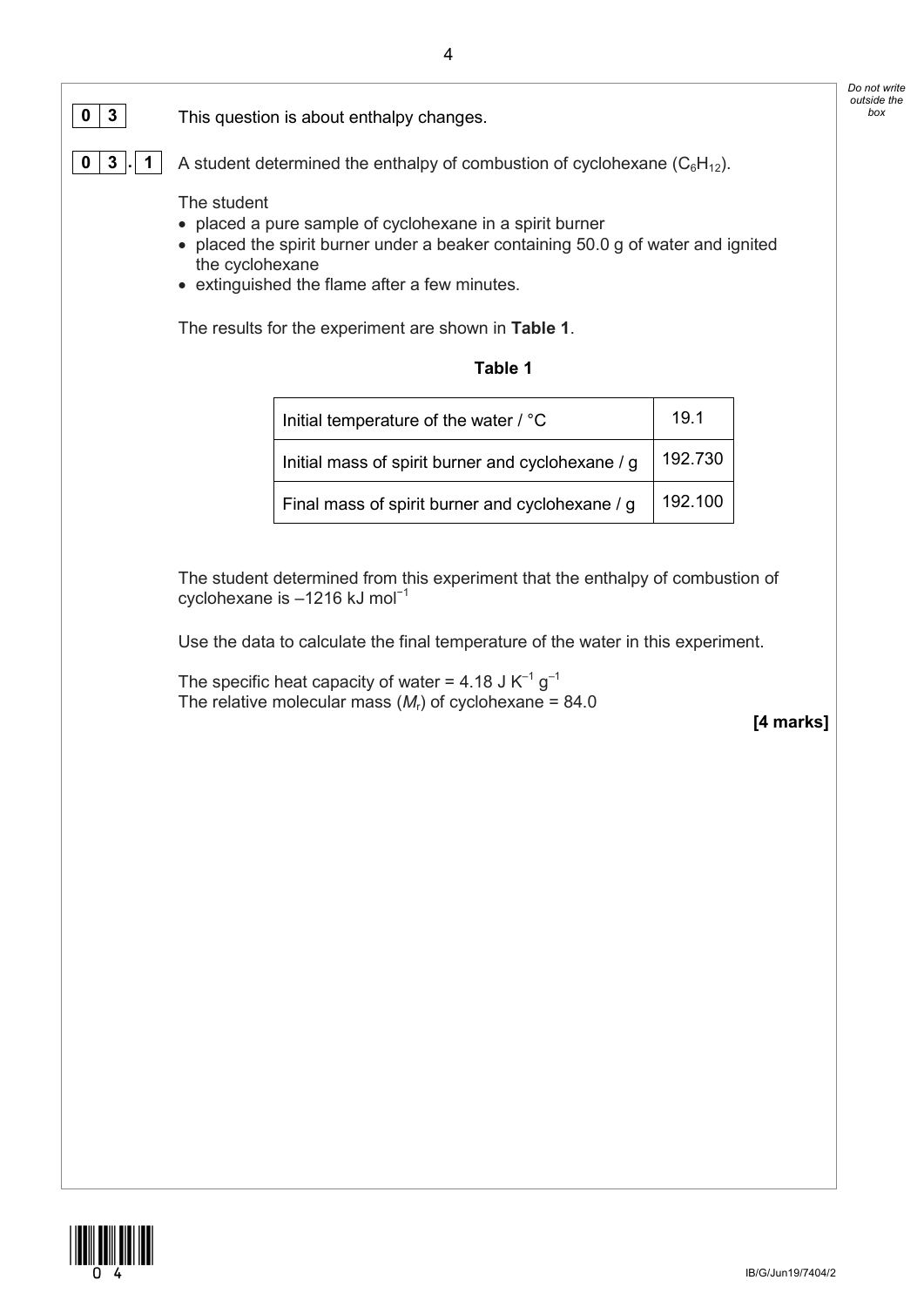|                                                 |                                                                                                                                                                                                                                                                            | Do not write<br>outside the<br>box |
|-------------------------------------------------|----------------------------------------------------------------------------------------------------------------------------------------------------------------------------------------------------------------------------------------------------------------------------|------------------------------------|
|                                                 | $^{\circ}C$<br>Final temperature of the water                                                                                                                                                                                                                              |                                    |
| 3 <sup>1</sup><br>$\overline{2}$<br>$\mathbf 0$ | A data book value for the enthalpy of combustion of cyclohexane is $-3920$ kJ mol <sup>-1</sup><br>The student concluded that the temperature rise recorded in the experiment<br>was smaller than it should have been.<br>Suggest a practical reason for this.<br>[1 mark] |                                    |
|                                                 | Question 3 continues on the next page                                                                                                                                                                                                                                      |                                    |
|                                                 | Turn over $\blacktriangleright$                                                                                                                                                                                                                                            |                                    |



IB/G/Jun19/7404/2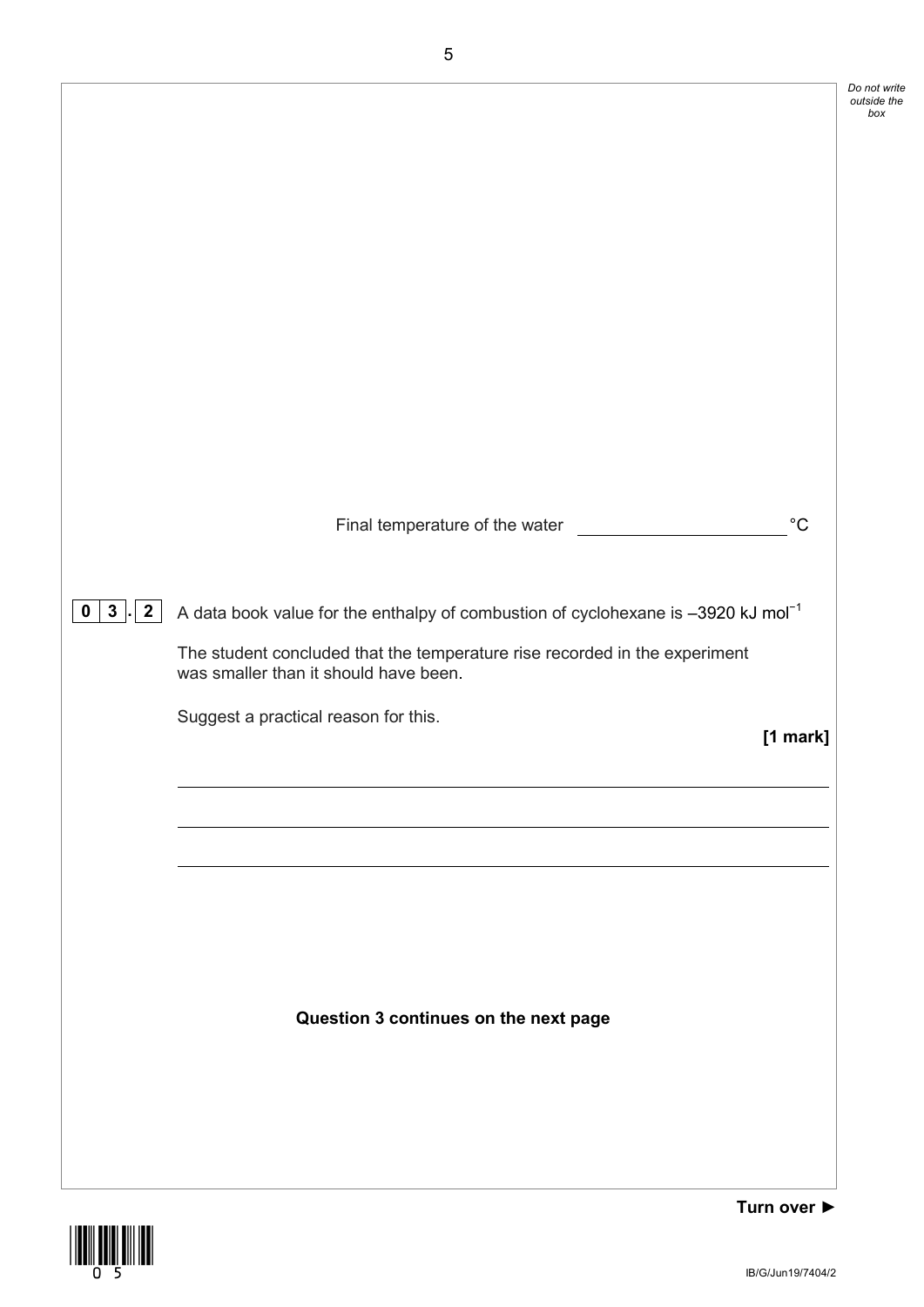| <b>Substance</b>                                                                       | C(s)   | H <sub>2</sub> (g) | $C_6H_{12}(I)$ |
|----------------------------------------------------------------------------------------|--------|--------------------|----------------|
| <b>Standard enthalpy of</b><br>combustion, $\Delta_c H^{\circ}$ / kJ mol <sup>-1</sup> | $-394$ | $-286$             | $-3920$        |

Use the data in **Table 2** to calculate the enthalpy change for the reaction represented by this equation

$$
6C(s) + 6H2(g) \rightarrow C6H12(I)
$$

**[3 marks]**

*Do not write outside the* 

Enthalpy change  $\frac{1}{\sqrt{8}}$  kJ mol<sup>-1</sup>



IB/G/Jun19/7404/2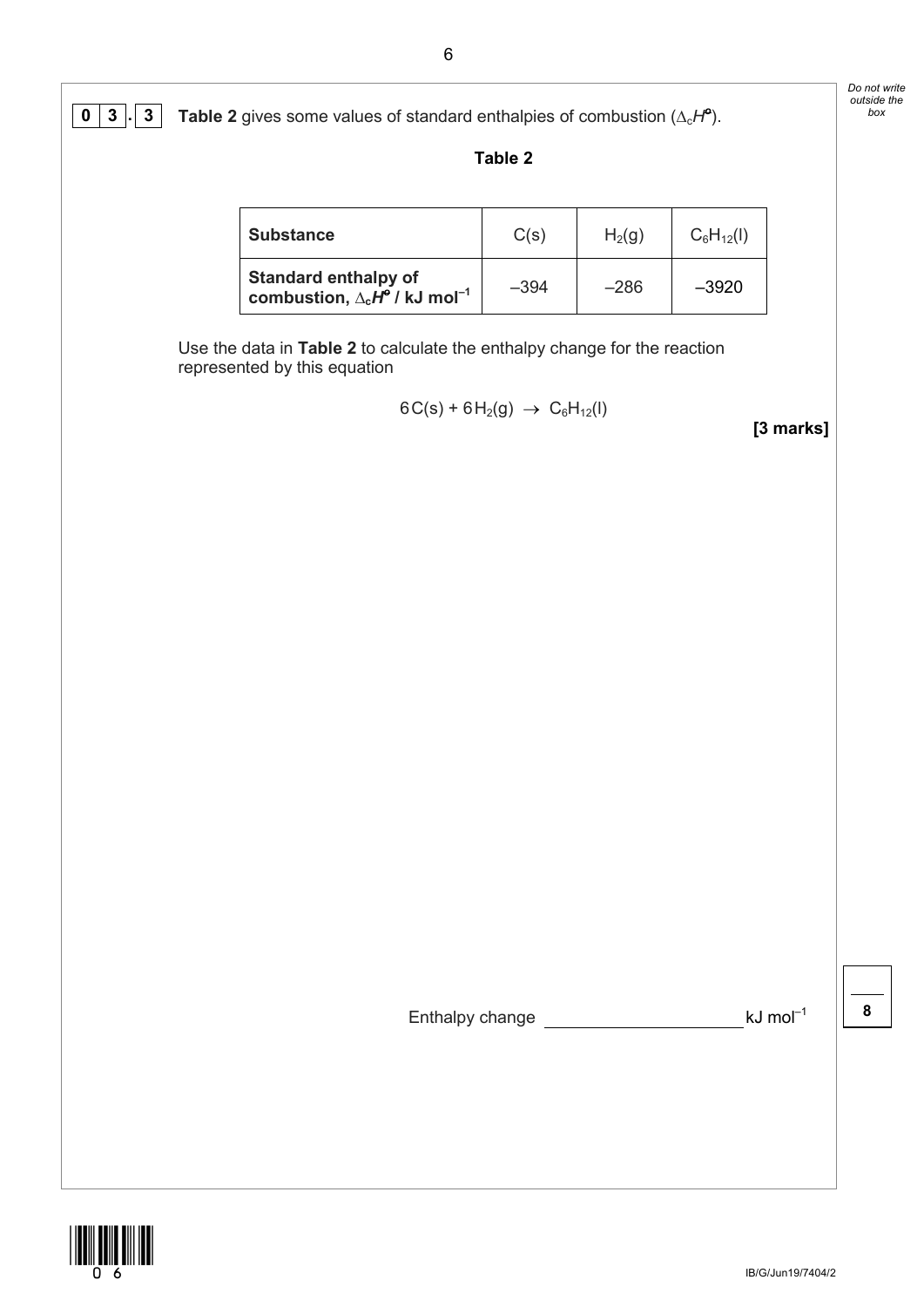| $\overline{\mathbf{4}}$<br>$\mathbf 0$                 | This question is about fossil fuels.                                                        | Do not write<br>outside the<br>box |
|--------------------------------------------------------|---------------------------------------------------------------------------------------------|------------------------------------|
| $\mathbf 0$<br>$\overline{\mathbf{4}}$<br>$\mathbf{1}$ | The petrol fraction from crude oil contains octane $(C_8H_{18})$ .                          |                                    |
|                                                        | Give an equation for the complete combustion of octane.<br>[1 mark]                         |                                    |
|                                                        |                                                                                             |                                    |
|                                                        |                                                                                             |                                    |
|                                                        |                                                                                             |                                    |
| $\mathbf{2}$<br>$\mathbf 0$<br>$\overline{\mathbf{4}}$ | The combustion of petrol in car engines produces the pollutant<br>nitrogen monoxide.        |                                    |
|                                                        | Give an equation for a reaction that removes nitrogen monoxide in<br>a catalytic converter. |                                    |
|                                                        | [1 mark]                                                                                    |                                    |
|                                                        |                                                                                             |                                    |
|                                                        |                                                                                             |                                    |
|                                                        |                                                                                             |                                    |
|                                                        |                                                                                             |                                    |
|                                                        |                                                                                             |                                    |
|                                                        |                                                                                             |                                    |
|                                                        |                                                                                             |                                    |
|                                                        |                                                                                             |                                    |
|                                                        |                                                                                             |                                    |
|                                                        |                                                                                             |                                    |
|                                                        |                                                                                             |                                    |
|                                                        |                                                                                             |                                    |
|                                                        |                                                                                             |                                    |
|                                                        |                                                                                             |                                    |
|                                                        | Question 4 continues on the next page                                                       |                                    |
|                                                        |                                                                                             |                                    |

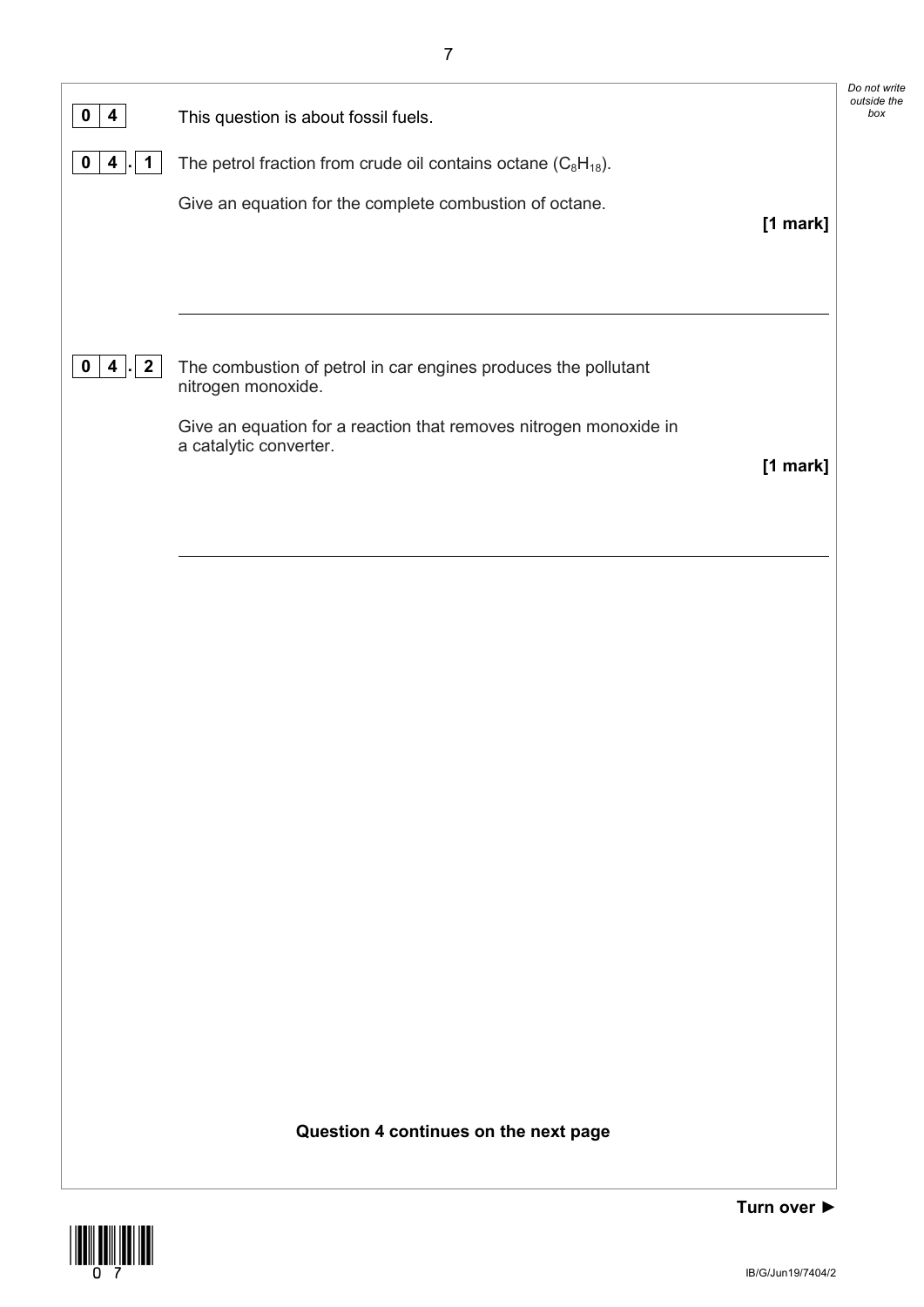Sulfur dioxide is now removed from the flue gases in power stations by reaction with calcium oxide.

$$
\text{CaO} + \text{SO}_2 \rightarrow \text{CaSO}_3
$$

In 1970, the total UK emissions of sulfur dioxide were 6.49 million tonnes  $(1 \text{ tonne} = 1000 \text{ kg}).$ 

Calculate the mass, in kilograms, of calcium oxide needed to react with this mass of sulfur dioxide.

Give your answer in standard form.

**[2 marks]**

*Do not write outside the* 

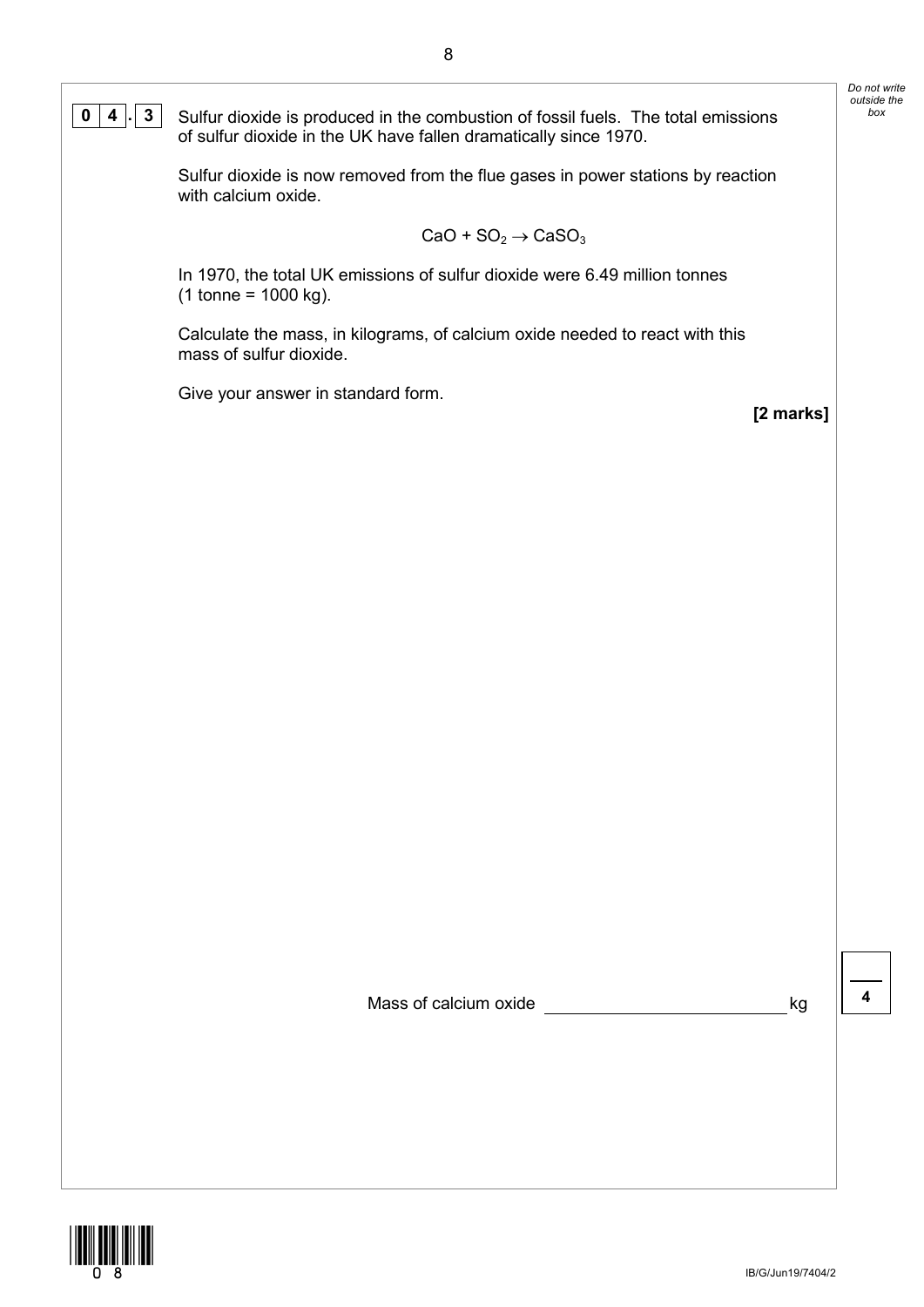| $0 \mid 5 \mid$<br>Methanol (CH <sub>3</sub> OH) is an important alcohol with many uses.<br>$5 \mid$<br>$\mathbf 0$<br>$\mathbf 1$<br>Draw a diagram to show how two methanol molecules interact with each other<br>through hydrogen bonding in the liquid phase.<br>Include all partial charges and all lone pairs of electrons in your diagram.<br>[3 marks]<br>$\mathbf{2}$<br>5 <sub>1</sub><br>$\mathbf 0$<br>The bond angle around the oxygen atom in methanol is slightly smaller than the<br>regular tetrahedral angle of 109.5°<br>Explain why this bond angle is smaller than 109.5°<br>[1 mark] |  |
|------------------------------------------------------------------------------------------------------------------------------------------------------------------------------------------------------------------------------------------------------------------------------------------------------------------------------------------------------------------------------------------------------------------------------------------------------------------------------------------------------------------------------------------------------------------------------------------------------------|--|
|                                                                                                                                                                                                                                                                                                                                                                                                                                                                                                                                                                                                            |  |
|                                                                                                                                                                                                                                                                                                                                                                                                                                                                                                                                                                                                            |  |
|                                                                                                                                                                                                                                                                                                                                                                                                                                                                                                                                                                                                            |  |
|                                                                                                                                                                                                                                                                                                                                                                                                                                                                                                                                                                                                            |  |
|                                                                                                                                                                                                                                                                                                                                                                                                                                                                                                                                                                                                            |  |
|                                                                                                                                                                                                                                                                                                                                                                                                                                                                                                                                                                                                            |  |
|                                                                                                                                                                                                                                                                                                                                                                                                                                                                                                                                                                                                            |  |
|                                                                                                                                                                                                                                                                                                                                                                                                                                                                                                                                                                                                            |  |
|                                                                                                                                                                                                                                                                                                                                                                                                                                                                                                                                                                                                            |  |
|                                                                                                                                                                                                                                                                                                                                                                                                                                                                                                                                                                                                            |  |
|                                                                                                                                                                                                                                                                                                                                                                                                                                                                                                                                                                                                            |  |
|                                                                                                                                                                                                                                                                                                                                                                                                                                                                                                                                                                                                            |  |
|                                                                                                                                                                                                                                                                                                                                                                                                                                                                                                                                                                                                            |  |
|                                                                                                                                                                                                                                                                                                                                                                                                                                                                                                                                                                                                            |  |
|                                                                                                                                                                                                                                                                                                                                                                                                                                                                                                                                                                                                            |  |
|                                                                                                                                                                                                                                                                                                                                                                                                                                                                                                                                                                                                            |  |
|                                                                                                                                                                                                                                                                                                                                                                                                                                                                                                                                                                                                            |  |

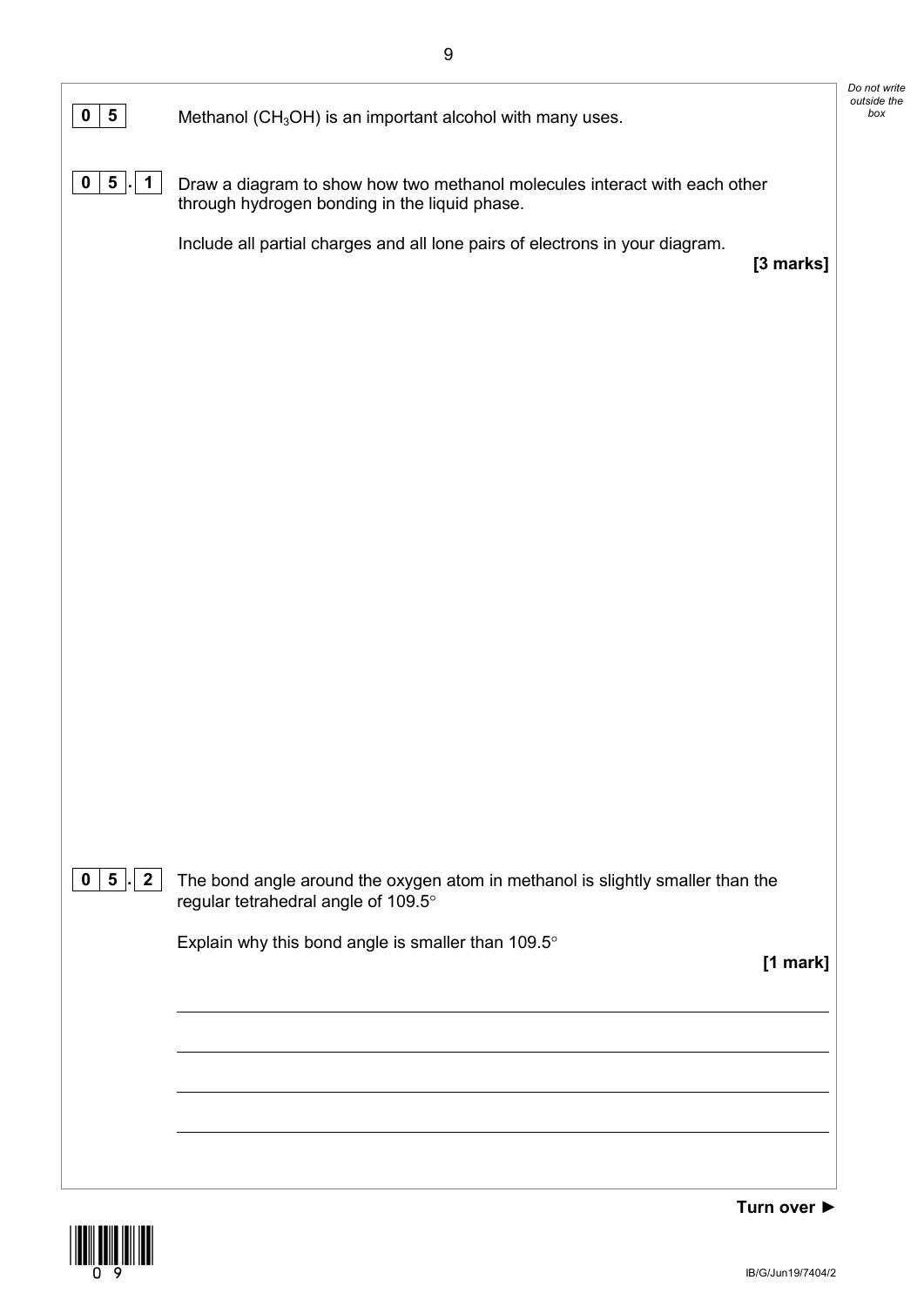| $3\overline{3}$<br>$5 \mid$ | Methanol is made by the reaction of carbon monoxide with hydrogen.                                                                     |           |
|-----------------------------|----------------------------------------------------------------------------------------------------------------------------------------|-----------|
|                             | $CO + 2H_2 \rightleftharpoons CH_3OH$ $\Delta H = -91$ kJ mol <sup>-1</sup>                                                            |           |
|                             | The reaction uses a copper-based catalyst, a pressure of 10 MPa and a<br>temperature of 550 K                                          |           |
|                             | These conditions are used to provide a balance between equilibrium yield,<br>reaction rate and cost.                                   |           |
|                             | Describe how the use of a catalyst, and changes in pressure and temperature,<br>each affect equilibrium yield, reaction rate and cost. |           |
|                             |                                                                                                                                        | [6 marks] |
|                             |                                                                                                                                        |           |
|                             |                                                                                                                                        |           |
|                             |                                                                                                                                        |           |
|                             |                                                                                                                                        |           |
|                             |                                                                                                                                        |           |
|                             |                                                                                                                                        |           |
|                             |                                                                                                                                        |           |
|                             |                                                                                                                                        |           |
|                             |                                                                                                                                        |           |
|                             |                                                                                                                                        |           |
|                             |                                                                                                                                        |           |
|                             |                                                                                                                                        |           |
|                             |                                                                                                                                        |           |
|                             |                                                                                                                                        |           |
|                             |                                                                                                                                        |           |
|                             |                                                                                                                                        |           |
|                             |                                                                                                                                        |           |

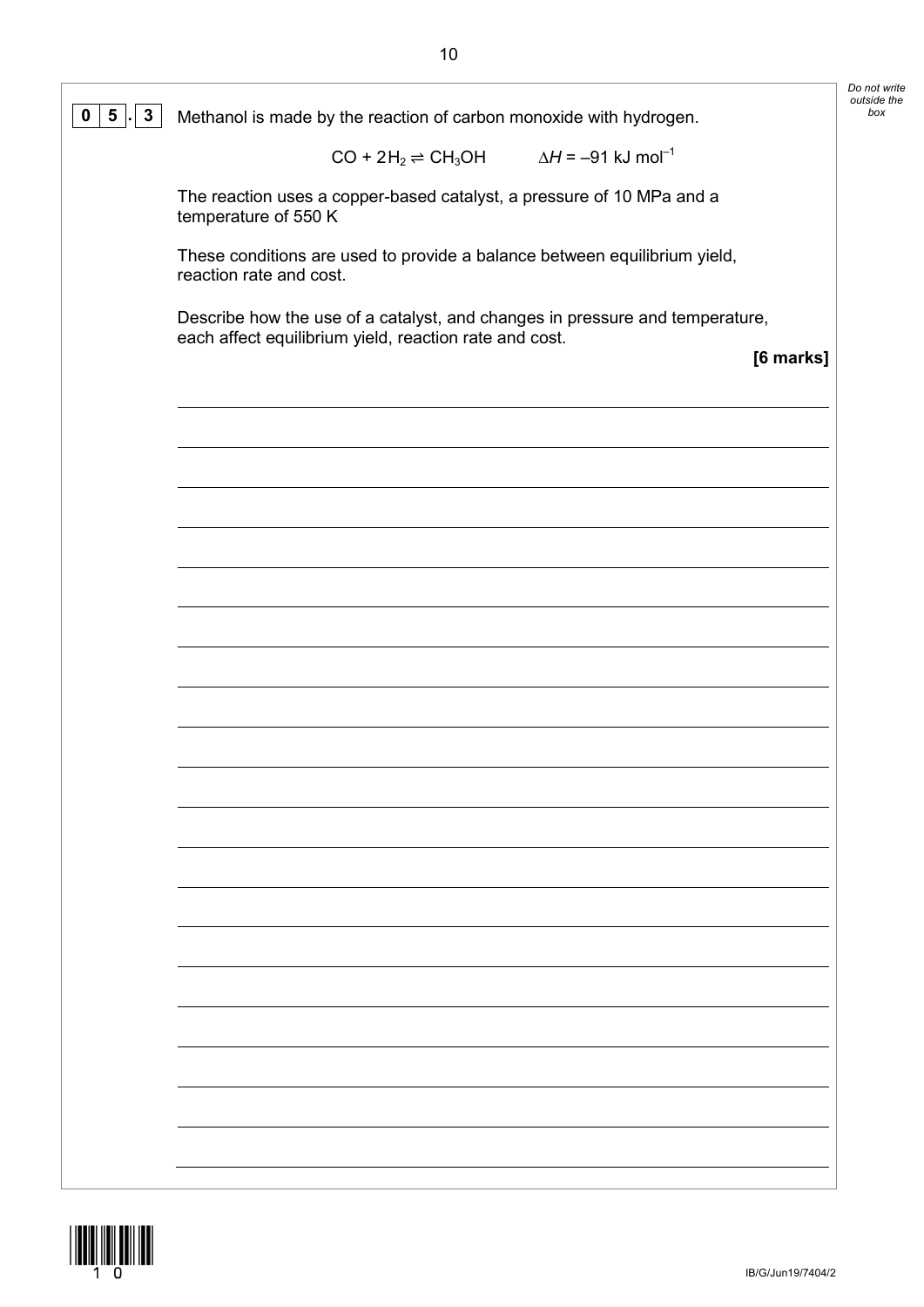

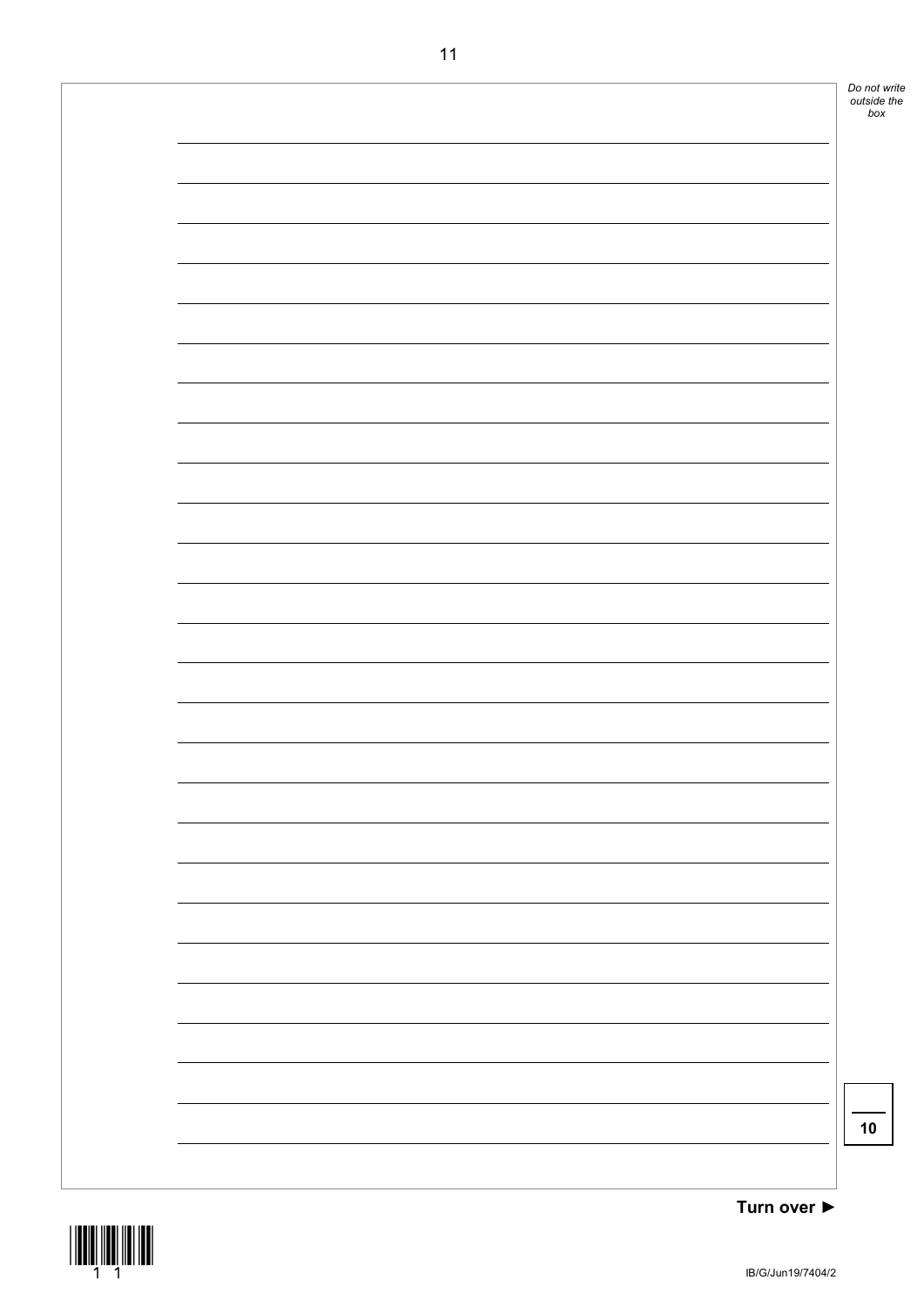|                                |                                                                                      | Do not write<br>outside the |
|--------------------------------|--------------------------------------------------------------------------------------|-----------------------------|
| $6\phantom{.}6$<br>$\mathbf 0$ | Propene reacts with concentrated sulfuric acid to form two isomers, E and F.         | box                         |
|                                | The structure of E is shown.                                                         |                             |
|                                | $CH_3$ - $CH$ - $CH_3$<br>$0 = 8 = 0$<br>O <sub>H</sub>                              |                             |
| 6<br>$\mathbf 1$<br>$\bf{0}$   | Name and outline the mechanism for the formation of E in this reaction.<br>[5 marks] |                             |
|                                | Name of mechanism                                                                    |                             |
|                                | Mechanism                                                                            |                             |
|                                |                                                                                      |                             |
|                                |                                                                                      |                             |
|                                |                                                                                      |                             |
|                                |                                                                                      |                             |
|                                |                                                                                      |                             |
|                                |                                                                                      |                             |
|                                |                                                                                      |                             |
|                                |                                                                                      |                             |
|                                |                                                                                      |                             |
|                                |                                                                                      |                             |
|                                |                                                                                      |                             |
|                                |                                                                                      |                             |
|                                |                                                                                      |                             |
|                                |                                                                                      |                             |
|                                |                                                                                      |                             |
|                                |                                                                                      |                             |
|                                |                                                                                      |                             |
|                                |                                                                                      |                             |

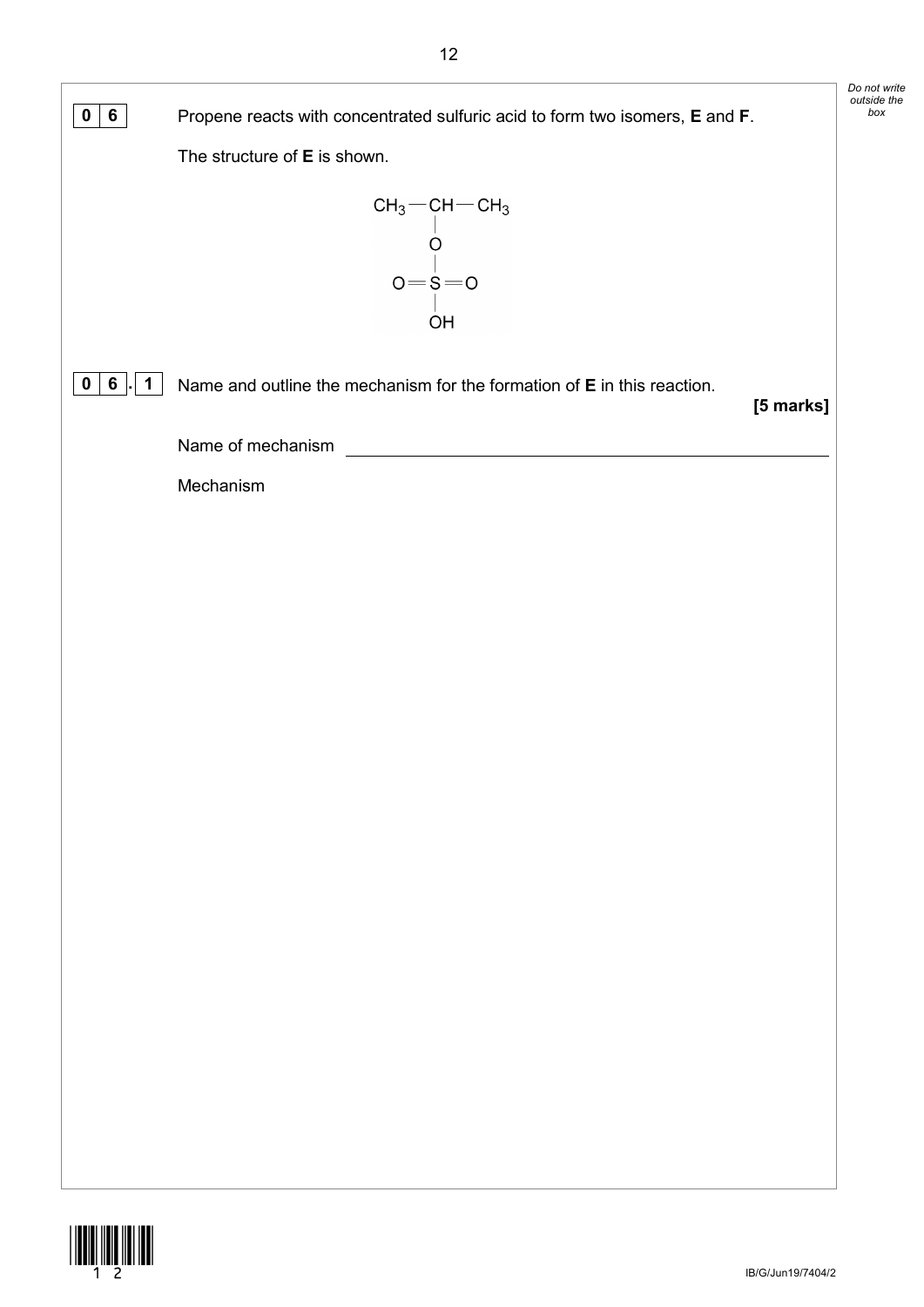| $\vert$ 2<br>0   6 | Draw the structure of F.                                               | Do not write<br>outside the<br>box |
|--------------------|------------------------------------------------------------------------|------------------------------------|
|                    | [1 mark]                                                               |                                    |
|                    |                                                                        |                                    |
|                    |                                                                        |                                    |
|                    |                                                                        |                                    |
|                    |                                                                        |                                    |
|                    |                                                                        |                                    |
|                    |                                                                        |                                    |
|                    |                                                                        |                                    |
|                    |                                                                        |                                    |
|                    |                                                                        |                                    |
| 0   6   3          | Explain why more of isomer E than isomer F is formed in this reaction. |                                    |
|                    | [2 marks]                                                              |                                    |
|                    |                                                                        |                                    |
|                    |                                                                        |                                    |
|                    |                                                                        |                                    |
|                    |                                                                        |                                    |
|                    |                                                                        | 8                                  |
|                    |                                                                        |                                    |
|                    |                                                                        |                                    |
|                    |                                                                        |                                    |
|                    | Turn over for the next question                                        |                                    |
|                    |                                                                        |                                    |
|                    |                                                                        |                                    |
|                    |                                                                        |                                    |
|                    |                                                                        |                                    |



IB/G/Jun19/7404/2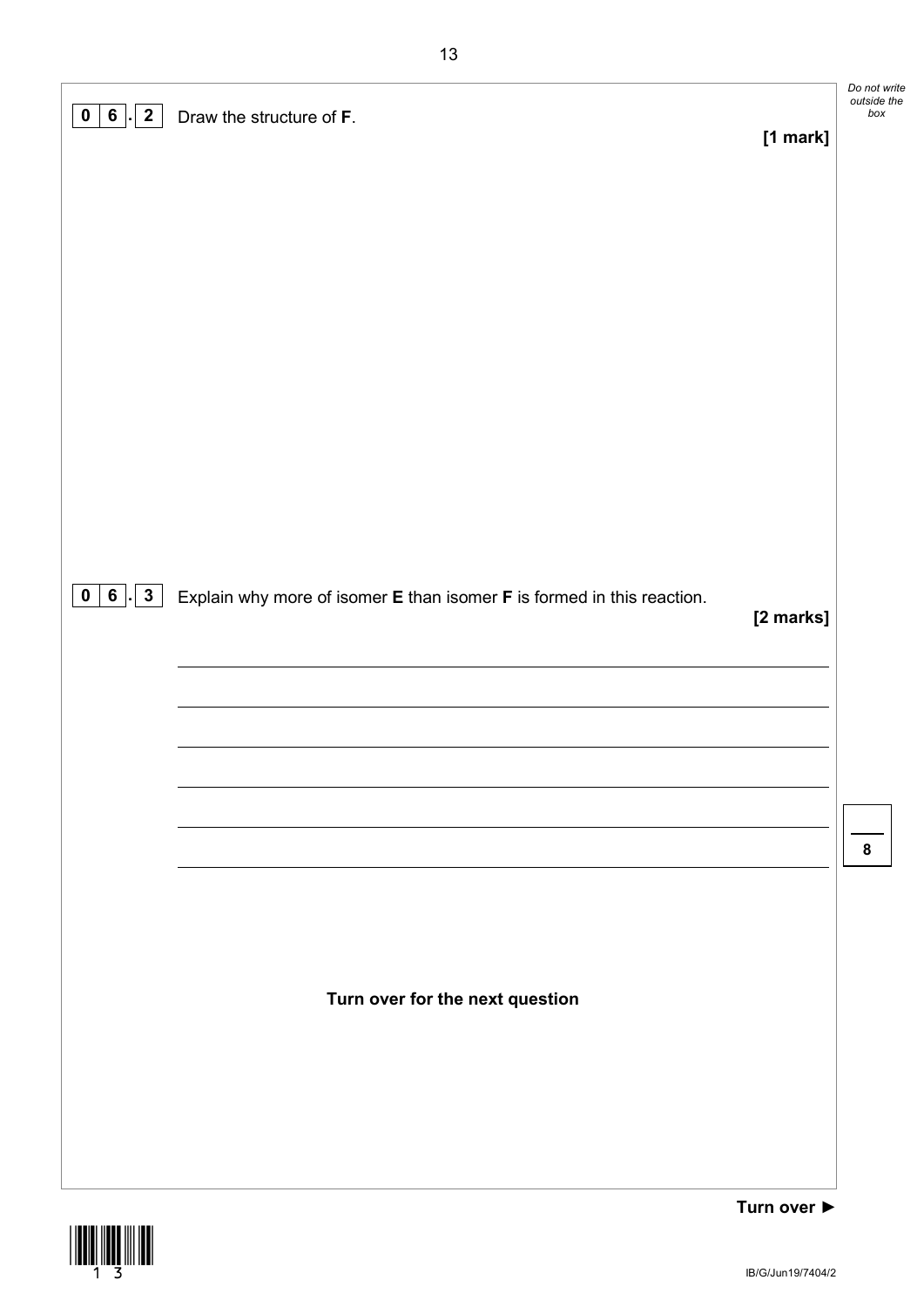| $\overline{7}$<br>$\mathbf 0$ | Propanedioic acid contains two carboxylic acid groups. It is a solid organic acid that is<br>soluble in water.                            | Do not write<br>outside the<br>box |
|-------------------------------|-------------------------------------------------------------------------------------------------------------------------------------------|------------------------------------|
| $\mathbf 0$<br>7<br>1         | Draw the skeletal formula of propanedioic acid.<br>[1 mark]                                                                               |                                    |
|                               |                                                                                                                                           |                                    |
|                               |                                                                                                                                           |                                    |
| $7 \mid 2$<br>$\mathbf 0$     | Describe how to prepare 250 cm <sup>3</sup> of an aqueous standard solution of                                                            |                                    |
|                               | propanedioic acid containing an accurately measured mass of the acid.<br>Include essential practical details in your answer.<br>[6 marks] |                                    |
|                               |                                                                                                                                           |                                    |
|                               |                                                                                                                                           |                                    |
|                               |                                                                                                                                           |                                    |
|                               |                                                                                                                                           |                                    |
|                               |                                                                                                                                           |                                    |
|                               |                                                                                                                                           |                                    |
|                               |                                                                                                                                           |                                    |

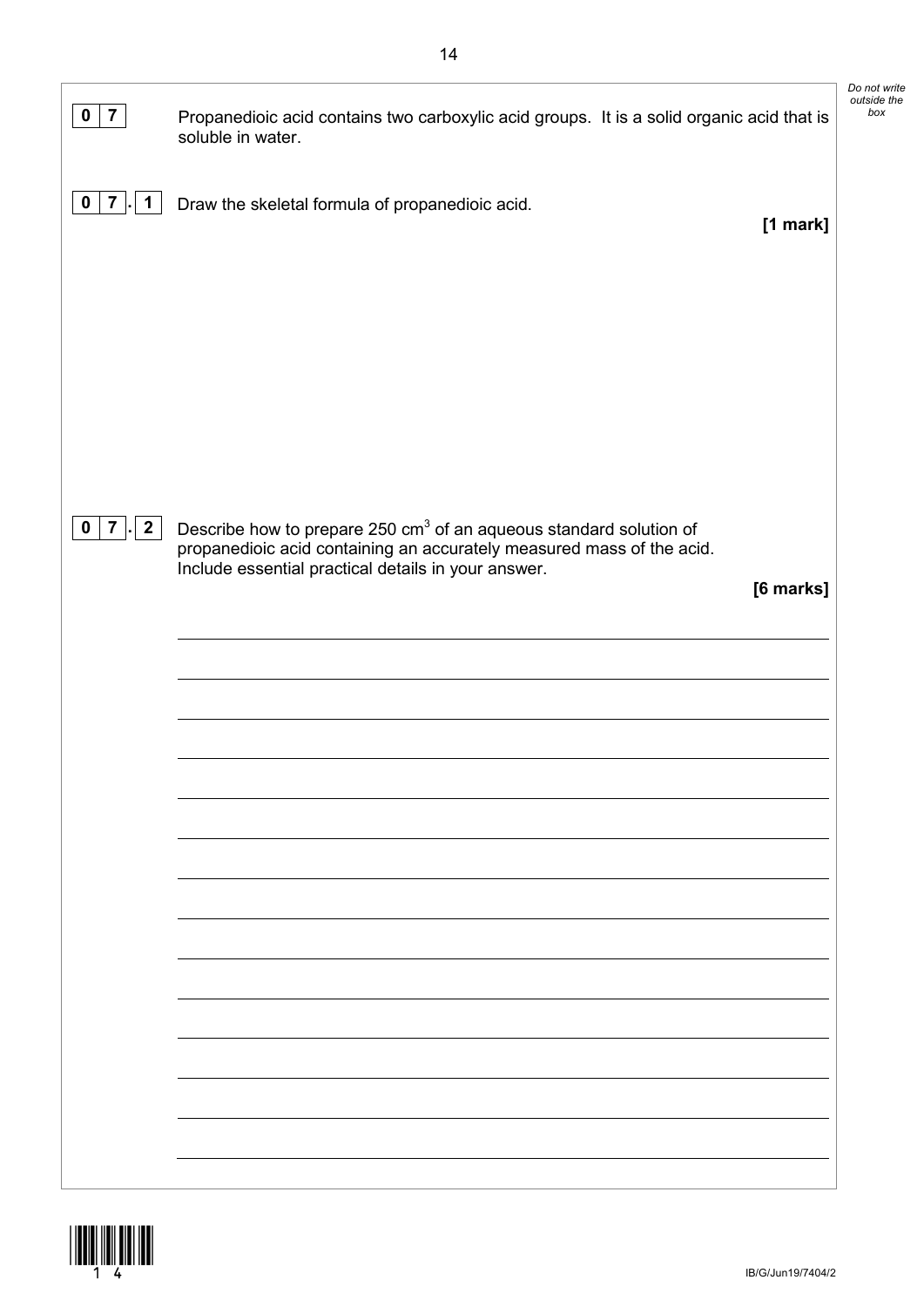|                                 |                                                                                                                                                    | Do n<br>outs |
|---------------------------------|----------------------------------------------------------------------------------------------------------------------------------------------------|--------------|
|                                 |                                                                                                                                                    |              |
|                                 |                                                                                                                                                    |              |
|                                 |                                                                                                                                                    |              |
|                                 |                                                                                                                                                    |              |
|                                 |                                                                                                                                                    |              |
|                                 |                                                                                                                                                    |              |
|                                 |                                                                                                                                                    |              |
|                                 |                                                                                                                                                    |              |
|                                 |                                                                                                                                                    |              |
|                                 |                                                                                                                                                    |              |
|                                 |                                                                                                                                                    |              |
|                                 |                                                                                                                                                    |              |
|                                 |                                                                                                                                                    |              |
|                                 |                                                                                                                                                    |              |
|                                 |                                                                                                                                                    |              |
|                                 |                                                                                                                                                    |              |
| $0 \mid 7 \mid$<br>$\mathbf{3}$ | Calculate the mass, in mg, of propanedioic acid ( $M_r$ = 104.0) needed to prepare 250 cm <sup>3</sup> of a 0.00500 mol dm <sup>-3</sup> solution. |              |
|                                 | [2 marks]                                                                                                                                          |              |
|                                 |                                                                                                                                                    |              |
|                                 |                                                                                                                                                    |              |
|                                 |                                                                                                                                                    |              |
|                                 |                                                                                                                                                    |              |
|                                 |                                                                                                                                                    |              |
|                                 |                                                                                                                                                    |              |
|                                 |                                                                                                                                                    |              |
|                                 |                                                                                                                                                    |              |
|                                 |                                                                                                                                                    |              |
|                                 |                                                                                                                                                    |              |
|                                 |                                                                                                                                                    |              |
|                                 |                                                                                                                                                    |              |
|                                 |                                                                                                                                                    |              |
|                                 | mg                                                                                                                                                 | 9            |
|                                 |                                                                                                                                                    |              |
|                                 |                                                                                                                                                    |              |
|                                 |                                                                                                                                                    |              |
|                                 | Turn over ▶                                                                                                                                        |              |

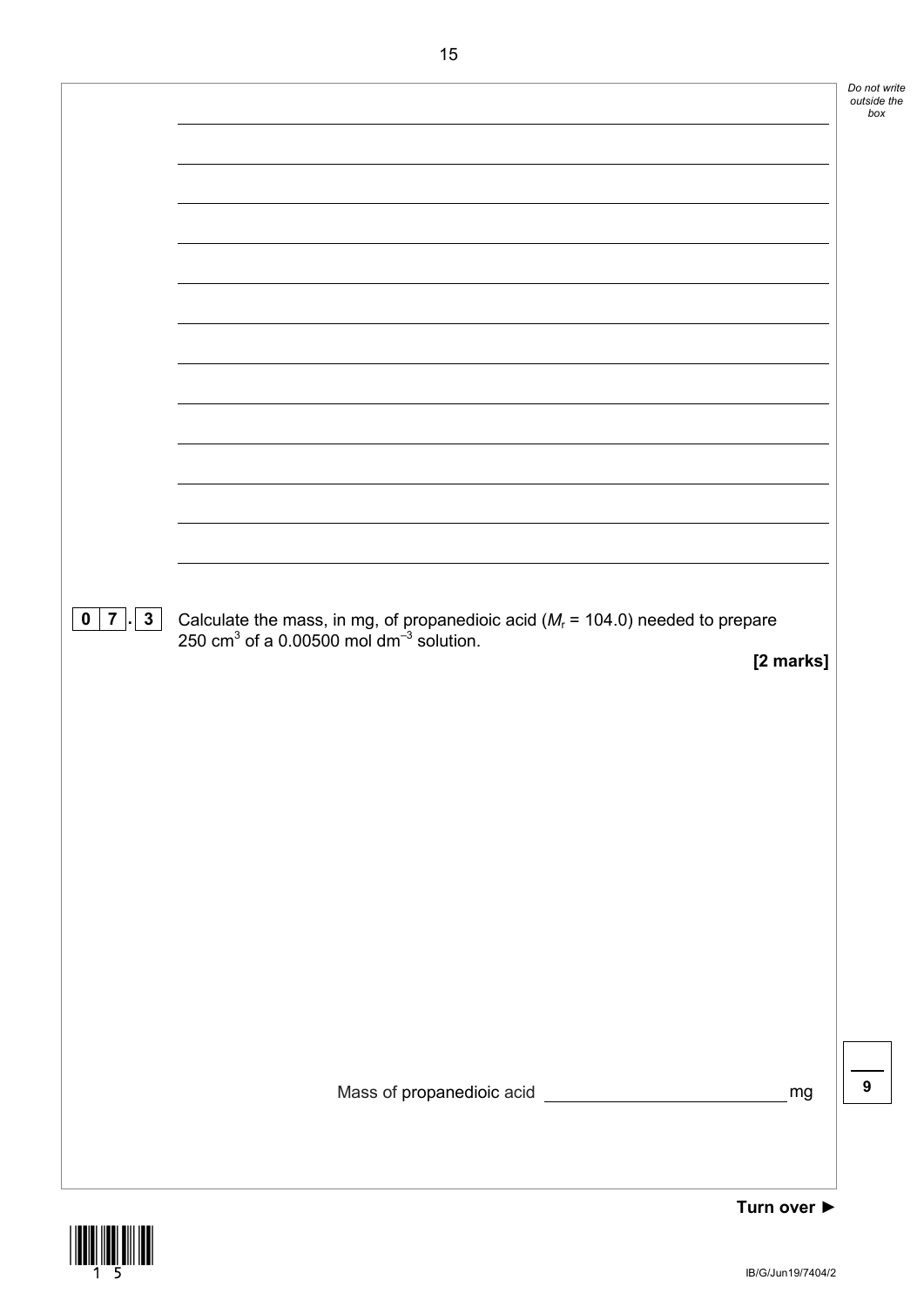| 8<br>0           | Propanal can be prepared by the oxidation of propan-1-ol with<br>acidified potassium dichromate(VI).                                                                            | Do not write<br>outside the<br>box |
|------------------|---------------------------------------------------------------------------------------------------------------------------------------------------------------------------------|------------------------------------|
|                  | An ionic equation for this reaction is                                                                                                                                          |                                    |
|                  | $3CH_3CH_2CH_2OH + Cr_2O_7^{2-} + 8H^+ \rightarrow 3CH_3CH_2CHO + 2Cr^{3+} + 7H_2O$                                                                                             |                                    |
| 8<br>1<br>0      | Calculate the minimum volume, in $cm3$ , of<br>0.40 mol dm <sup>-3</sup> potassium dichromate(VI) solution needed to oxidise<br>6.0 cm <sup>3</sup> of propan-1-ol to propanal. |                                    |
|                  | $M_r$ of propan-1-ol = 60.0<br>Density of propan-1-ol = $0.80$ g cm <sup>-3</sup><br>[3 marks]                                                                                  |                                    |
|                  |                                                                                                                                                                                 |                                    |
|                  |                                                                                                                                                                                 |                                    |
|                  |                                                                                                                                                                                 |                                    |
|                  |                                                                                                                                                                                 |                                    |
|                  |                                                                                                                                                                                 |                                    |
|                  |                                                                                                                                                                                 |                                    |
|                  |                                                                                                                                                                                 |                                    |
|                  |                                                                                                                                                                                 |                                    |
|                  |                                                                                                                                                                                 |                                    |
|                  |                                                                                                                                                                                 |                                    |
|                  |                                                                                                                                                                                 |                                    |
|                  |                                                                                                                                                                                 |                                    |
|                  |                                                                                                                                                                                 |                                    |
|                  |                                                                                                                                                                                 |                                    |
|                  |                                                                                                                                                                                 |                                    |
|                  | cm <sup>3</sup><br>Minimum volume <b>Minimum</b>                                                                                                                                |                                    |
| ________________ |                                                                                                                                                                                 |                                    |

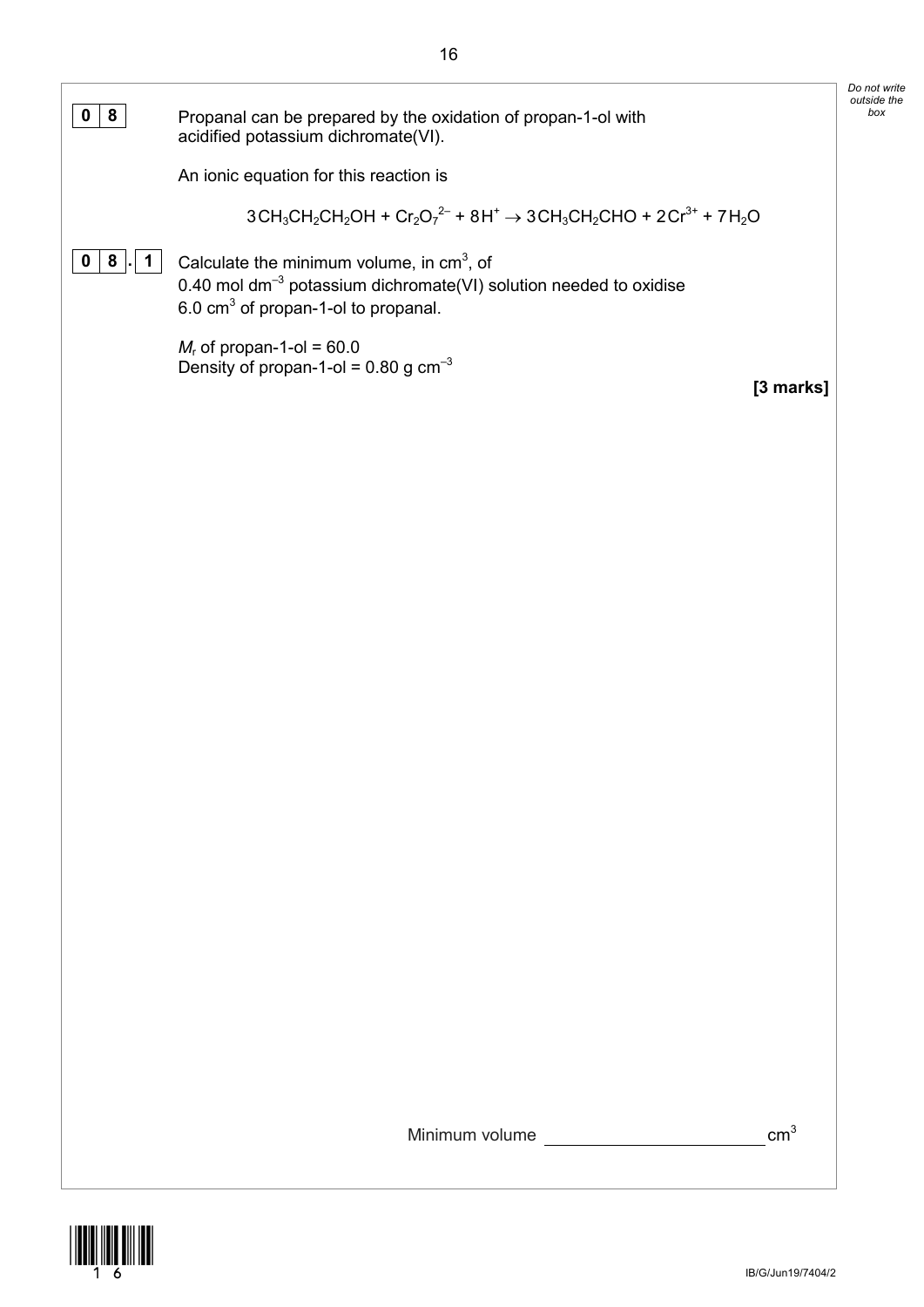**0 8**  $\cdot$  **2** The reaction is done in a pear-shaped flask.

Complete the diagram to show the assembled apparatus needed to prepare propanal from propan-1-ol in this way.

Label the diagram.

**[3 marks]**

*Do not write outside the* 



**Turn over for the next question**



**Turn over ►**

**6**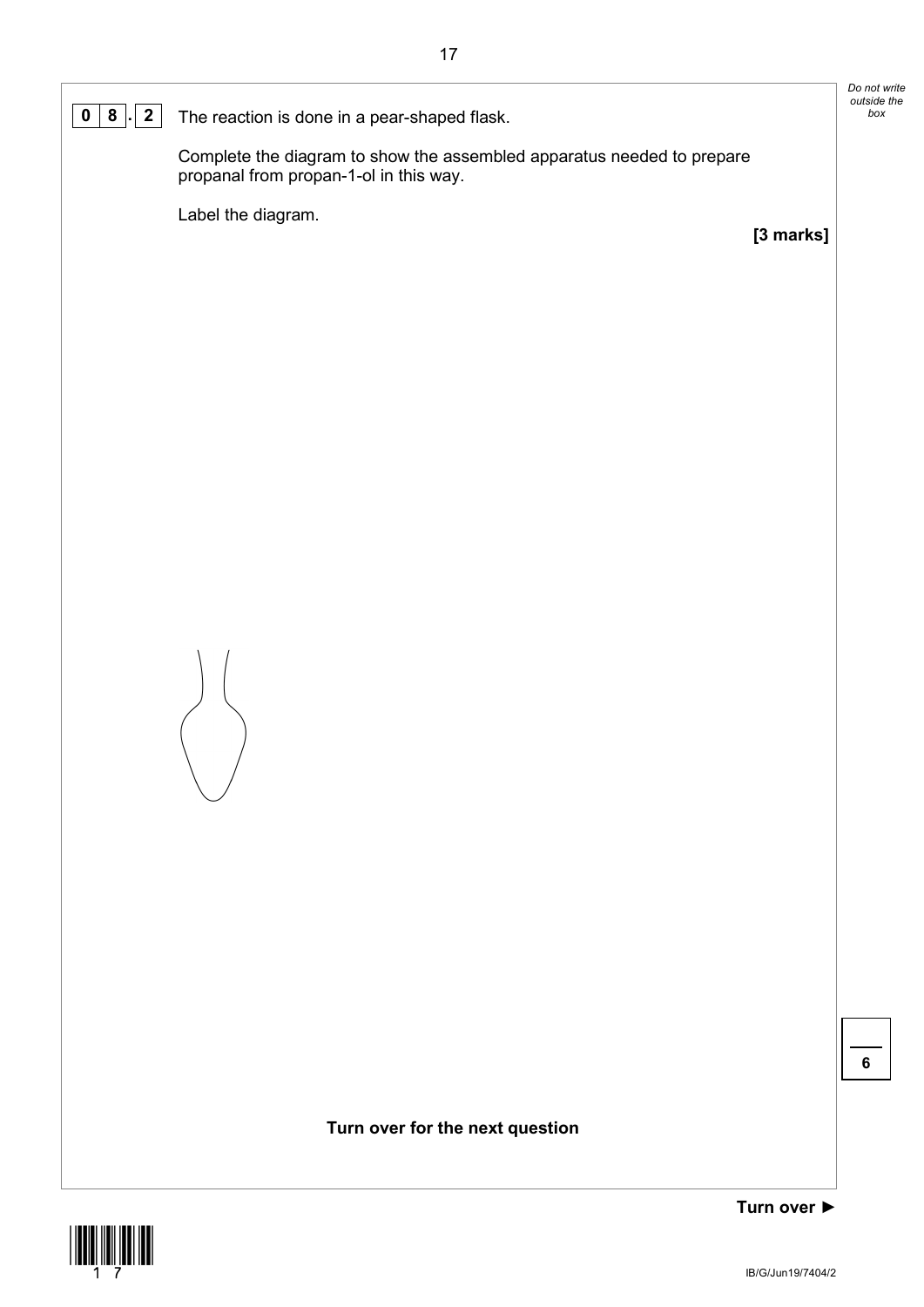

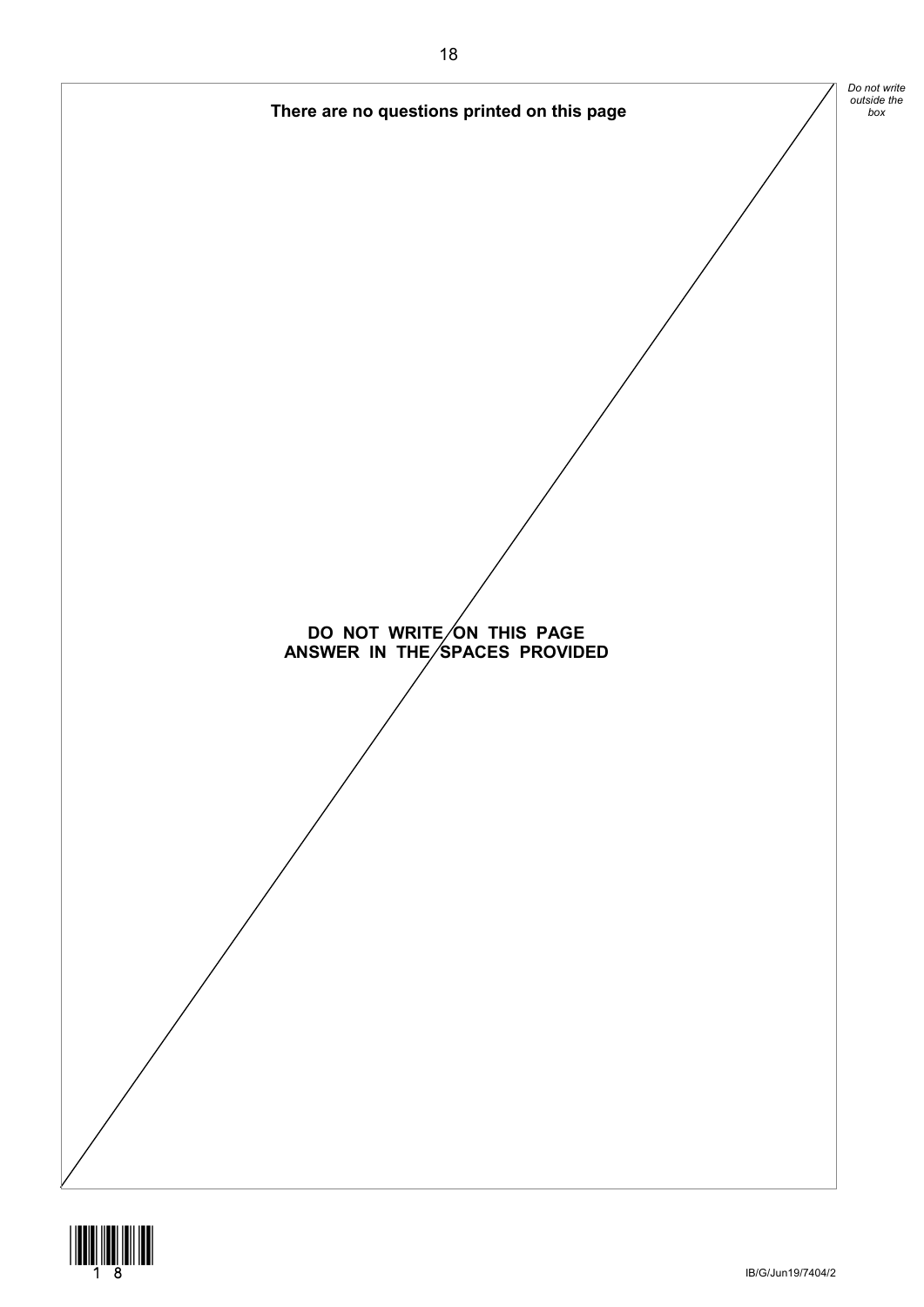| 9<br>0                 | The compound 1,2-dichlorotetrafluoroethane is a CFC that was previously used in<br>refrigerators as a coolant.<br>$\begin{array}{c} F \quad F \\   \quad   \quad   \\ Cl - C - C - C   \\   \quad   \quad   \quad   \\ F \quad F \end{array}$                                   | Do not write<br>outside the<br>box |
|------------------------|---------------------------------------------------------------------------------------------------------------------------------------------------------------------------------------------------------------------------------------------------------------------------------|------------------------------------|
| 9<br>1<br>o            | Molecules of 1,2-dichlorotetrafluoroethane can break down in the upper atmosphere<br>to form chlorine radicals.<br>Give an equation to show the breakdown of one molecule of<br>1,2-dichlorotetrafluoroethane to form one chlorine radical and one other species.<br>$[1$ mark] |                                    |
| 9<br>$\mathbf{2}$<br>0 | Give two equations to show how chlorine radicals catalyse the decomposition of<br>ozone.<br>[2 marks]                                                                                                                                                                           |                                    |
|                        |                                                                                                                                                                                                                                                                                 |                                    |
|                        |                                                                                                                                                                                                                                                                                 |                                    |
|                        | Question 9 continues on the next page                                                                                                                                                                                                                                           |                                    |

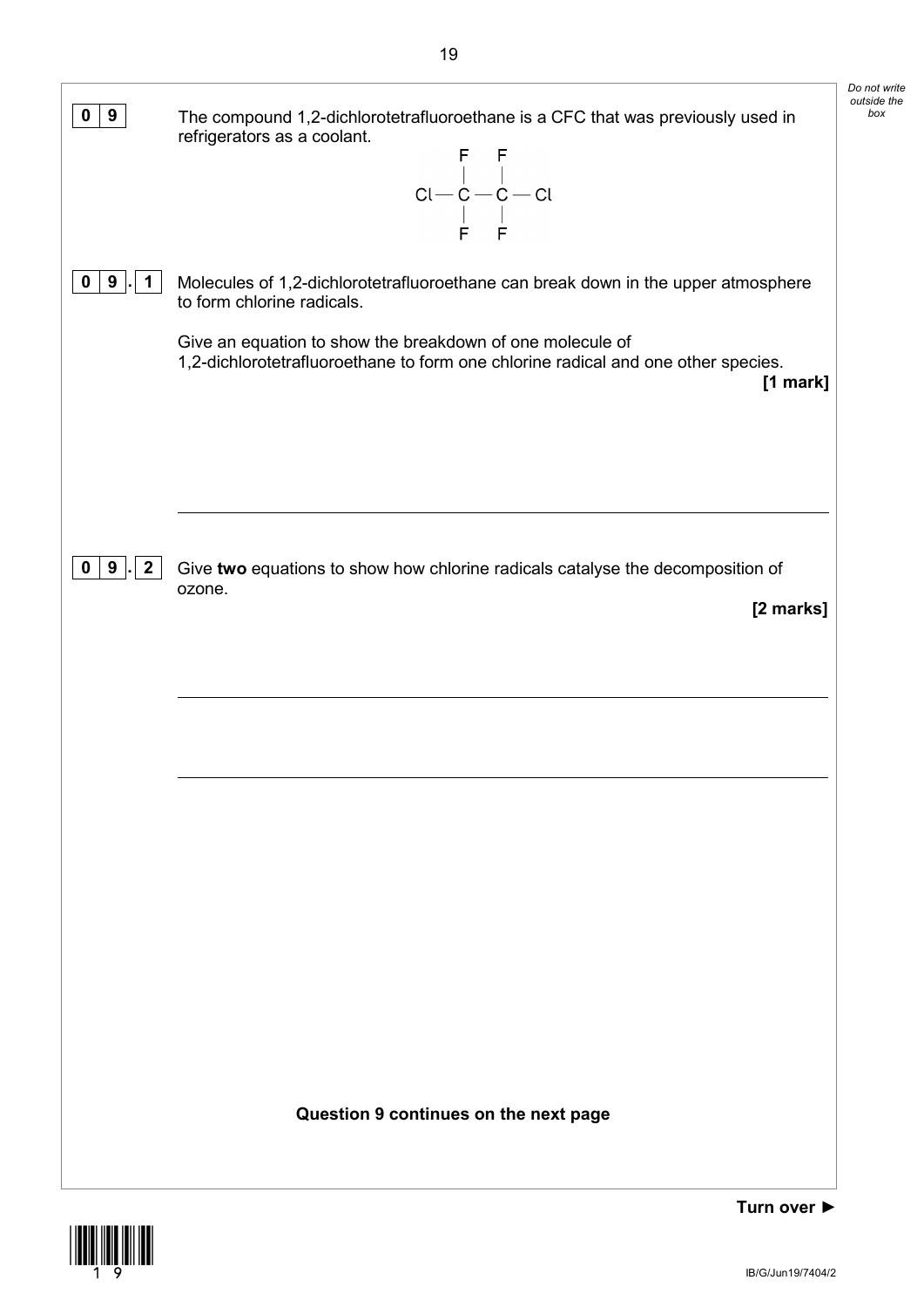### **0 9** . **3** Butane can be used as a replacement for CFCs in refrigerators.

During its use, the butane is repeatedly converted from liquid to gas and then back to liquid. Liquid butane expands as it turns into a gas.

- Calculate the volume, in cm<sup>3</sup>, of 38.8 g of butane gas at 272 K and 101 kPa (the gas constant  $R = 8.31 \, \text{J K}^{-1} \, \text{mol}^{-1}$ )  $(M<sub>r</sub>$  of butane = 58.0)
- Calculate the volume, in cm<sup>3</sup>, of 38.8 g of liquid butane. (density of liquid butane = 0.60 g  $\text{cm}^{-3}$ )
- Use your answers to calculate the factor by which butane expands in volume when it changes from a liquid to a gas.

Show your working.

**[6 marks]**

*Do not write outside the* 

Volume of butane gas  $cm<sup>3</sup>$ 

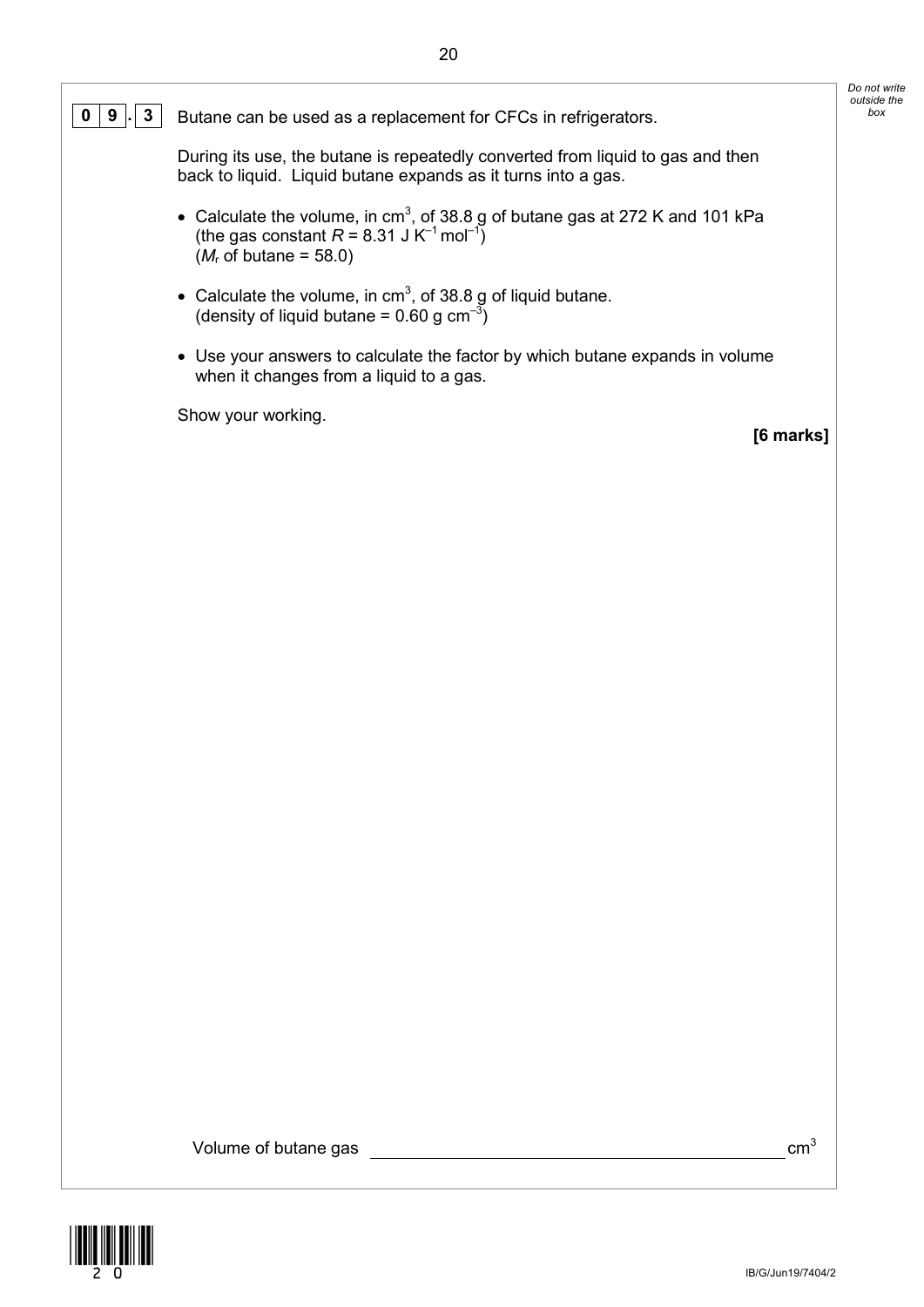

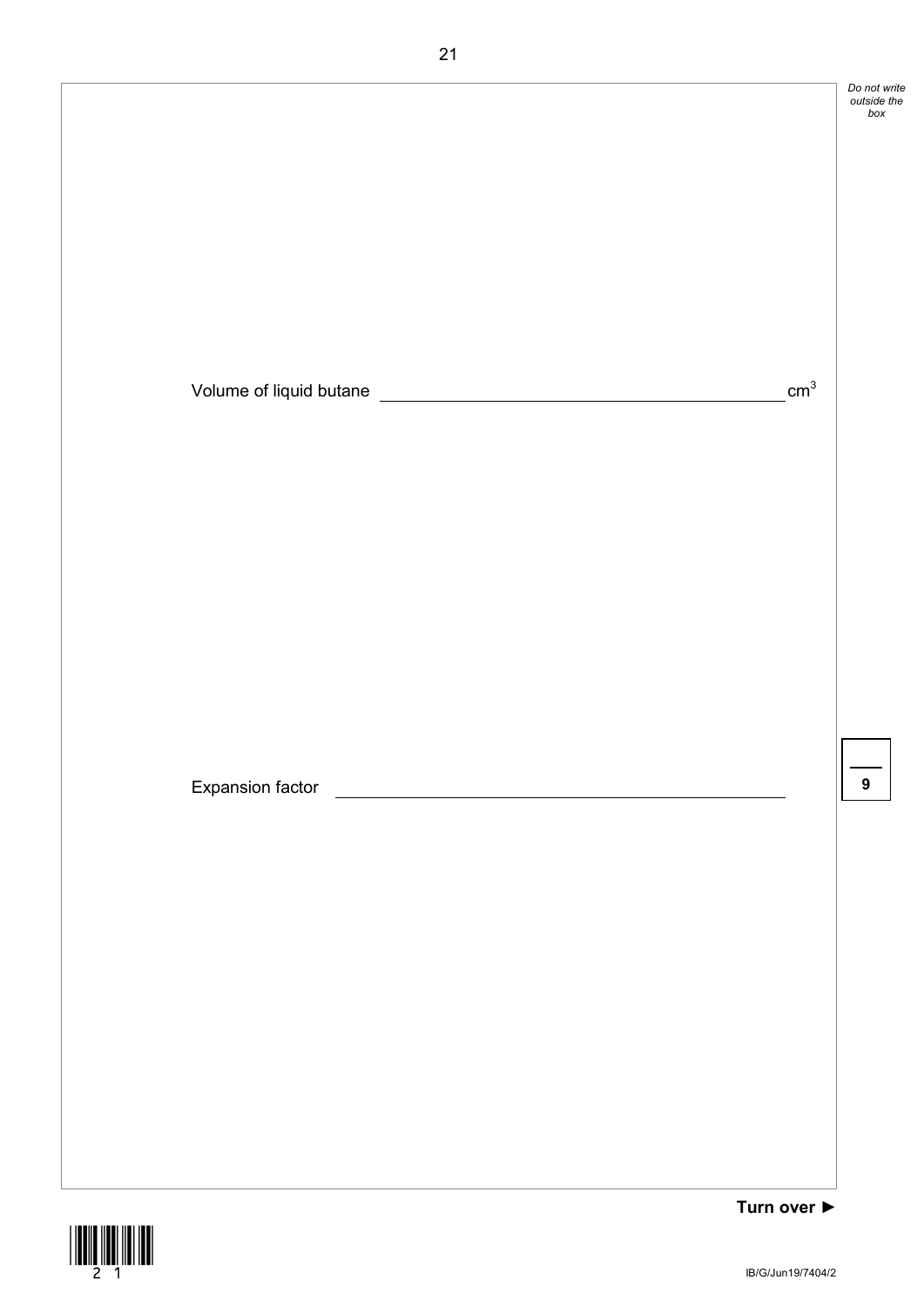|                | <b>Section B</b>                                                                                                                                                                                                                                                                          |                        | Do not write<br>outside the<br>box |
|----------------|-------------------------------------------------------------------------------------------------------------------------------------------------------------------------------------------------------------------------------------------------------------------------------------------|------------------------|------------------------------------|
|                | Answer all questions in this section.                                                                                                                                                                                                                                                     |                        |                                    |
|                |                                                                                                                                                                                                                                                                                           |                        |                                    |
|                | Only one answer per question is allowed.<br>For each answer completely fill in the circle alongside the appropriate answer.                                                                                                                                                               |                        |                                    |
| CORRECT METHOD | $\odot$<br><b>WRONG METHODS</b><br>$\infty$                                                                                                                                                                                                                                               | $\;\;\iff\;\;$         |                                    |
|                | If you want to change your answer you must cross out your original answer as shown. $\mathbb{X}$                                                                                                                                                                                          |                        |                                    |
| as shown.      | If you wish to return to an answer previously crossed out, ring the answer you now wish to select                                                                                                                                                                                         |                        |                                    |
|                | You may do your working in the blank space around each question but this will not be marked.<br>Do not use additional sheets for this working.                                                                                                                                            |                        |                                    |
| $\mathbf 0$    | A 'drink-driving' offence is committed if the blood alcohol level of a driver is over<br>80 mg of ethanol per 100 cm <sup>3</sup> of blood.<br>What is the concentration, in mol $dm^{-3}$ , of ethanol if there are 80 mg of ethanol<br>$(M_r = 46.0)$ per 100 cm <sup>3</sup> of blood? | $[1$ mark]             |                                    |
|                | A 0.00017                                                                                                                                                                                                                                                                                 |                        |                                    |
|                | <b>B</b> 0.0017                                                                                                                                                                                                                                                                           | $\circ$                |                                    |
|                | $C$ 0.017                                                                                                                                                                                                                                                                                 | $\circ$                |                                    |
|                | D 1.7                                                                                                                                                                                                                                                                                     | $\hspace{0.1cm} \circ$ |                                    |
|                |                                                                                                                                                                                                                                                                                           |                        |                                    |
|                |                                                                                                                                                                                                                                                                                           |                        |                                    |
|                |                                                                                                                                                                                                                                                                                           |                        |                                    |
|                |                                                                                                                                                                                                                                                                                           |                        |                                    |
|                |                                                                                                                                                                                                                                                                                           |                        |                                    |
|                |                                                                                                                                                                                                                                                                                           |                        |                                    |
|                |                                                                                                                                                                                                                                                                                           |                        |                                    |
|                |                                                                                                                                                                                                                                                                                           |                        |                                    |

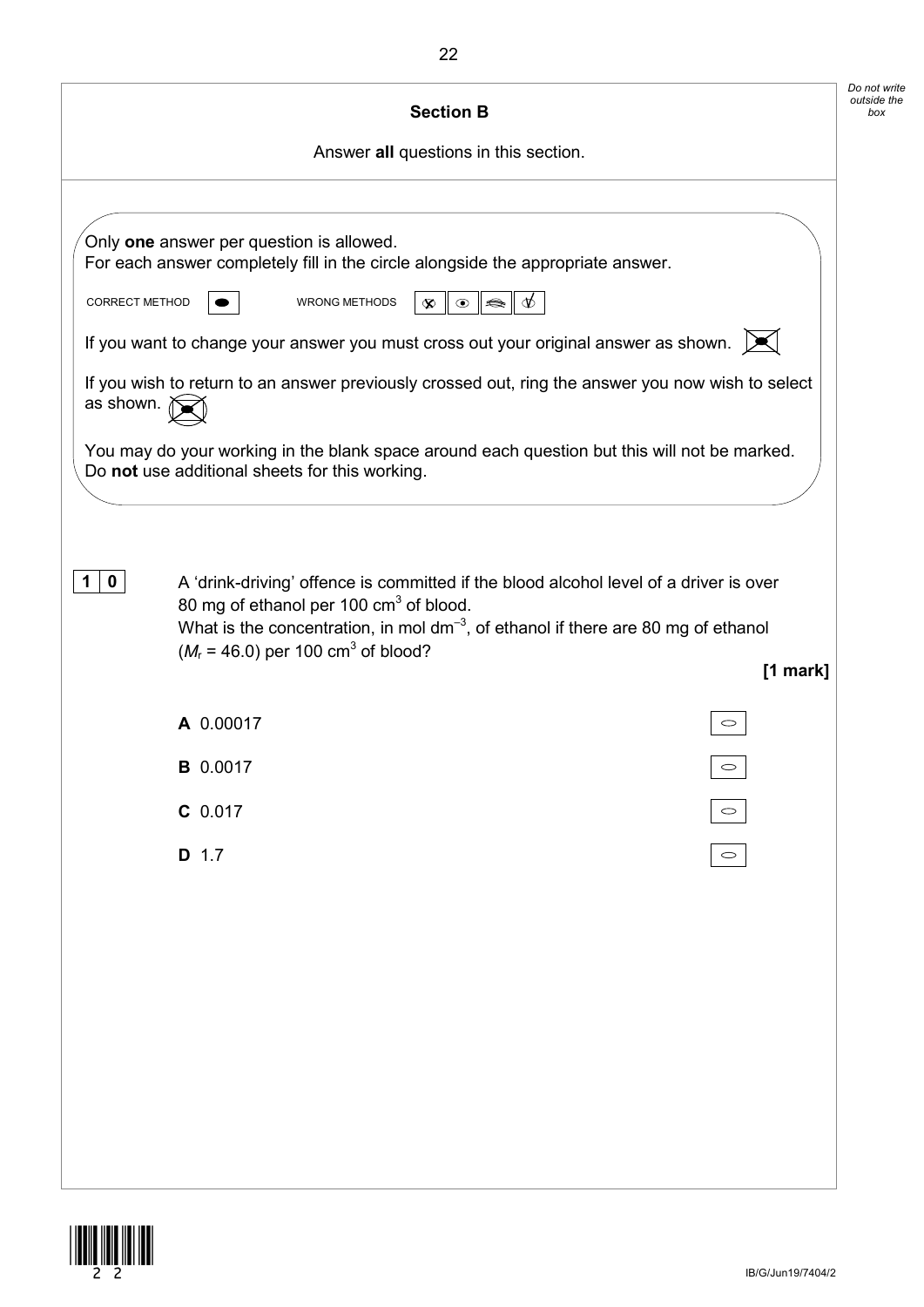

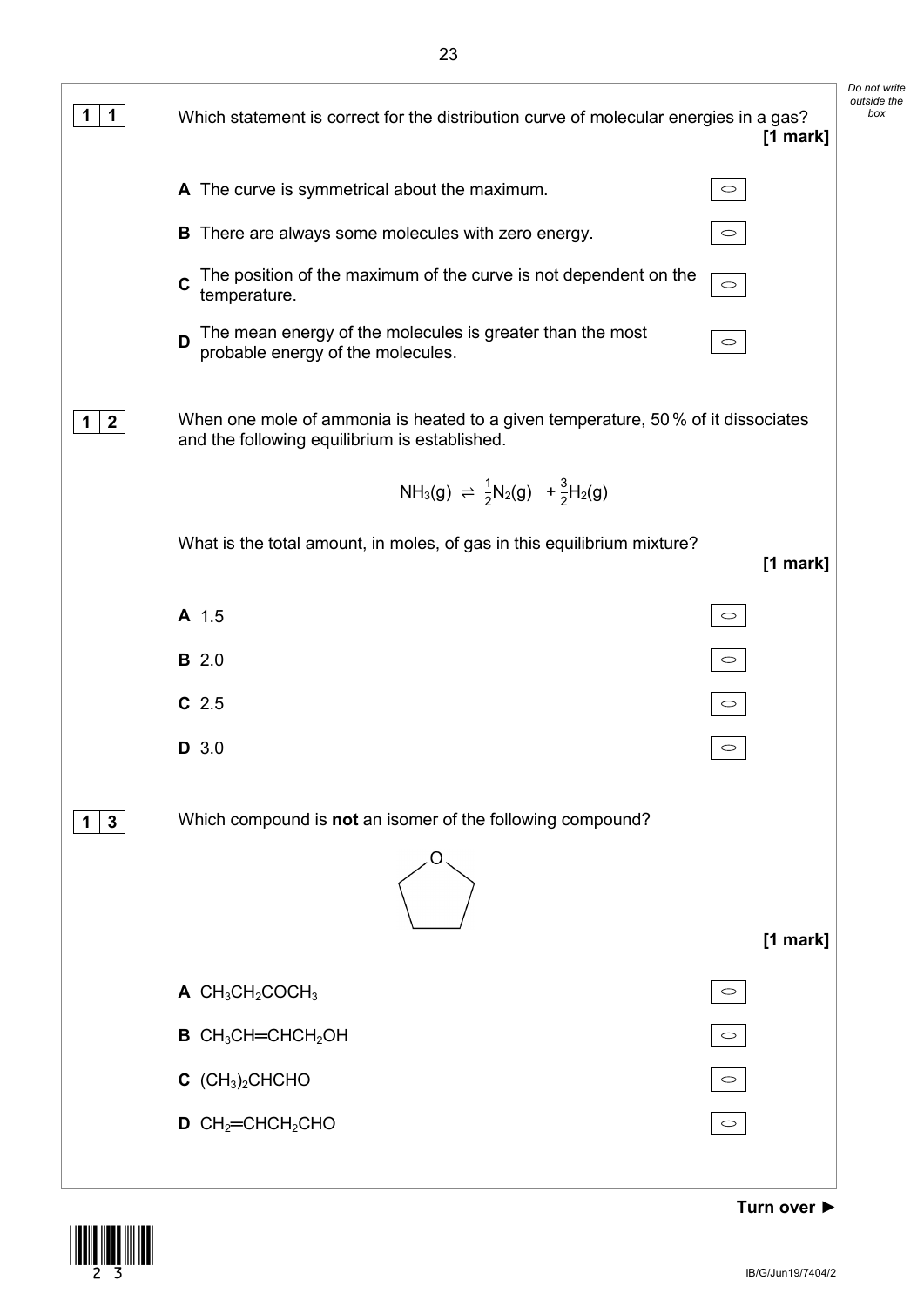*Do not write outside the*   $\boxed{1}$  **4 box** many isomers are there of  $C_3H_9N$ ? **[1 mark] A** 2  $\circ$ **B** 3  $\circ$ **C** 4  $\circlearrowright$ **D** 5  $\circlearrowright$ **1 5** Which equation represents a propagation step? **[1 mark]**  $\mathsf{A} \cdot \mathsf{CH}_2\mathsf{Cl} + \mathsf{Cl} \cdot \rightarrow \mathsf{CH}_2\mathsf{Cl}_2$  $\circ$ **B**  $\cdot$ CH<sub>3</sub> +  $\cdot$ CH<sub>3</sub>  $\rightarrow$  C<sub>2</sub>H<sub>6</sub>  $\circ$ **C**  $Cl_2 \rightarrow Cl \cdot + Cl \cdot$  $\circ$ **D** CH<sub>3</sub>Cl + Cl ·  $\rightarrow$  •CH<sub>2</sub>Cl + HCl  $\circ$ **1 6** Which compound can react with ammonia to produce propylamine? **[1 mark]**  $A$  CH<sub>3</sub>CH=CH<sub>2</sub>  $\circ$ **B** CH<sub>3</sub>CH<sub>2</sub>CH<sub>2</sub>OH  $\bigcirc$ **C** CH3CH2CH2Br  $\circ$  $D$  CH<sub>3</sub>CH<sub>2</sub>CH<sub>3</sub>  $\circ$ 

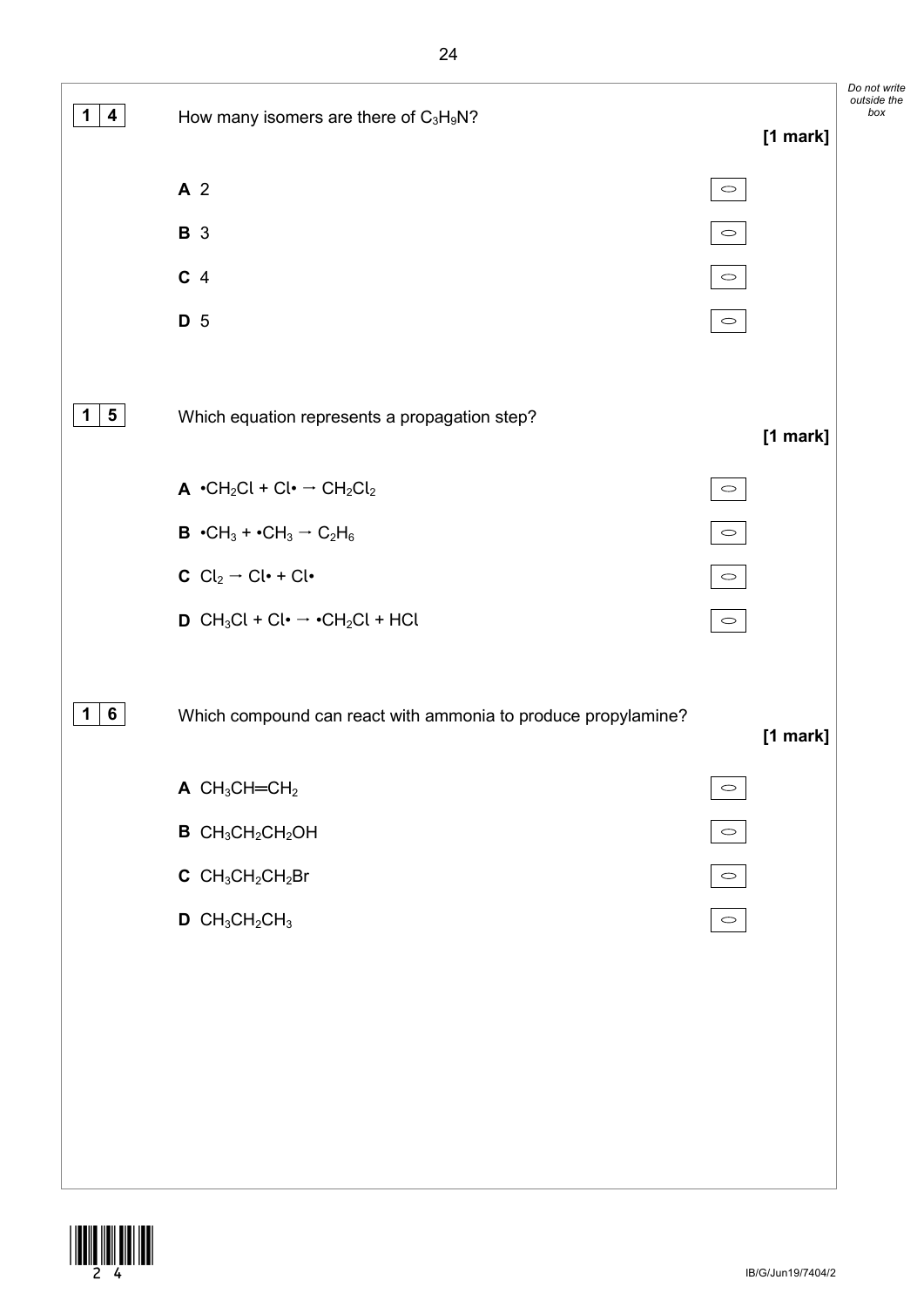

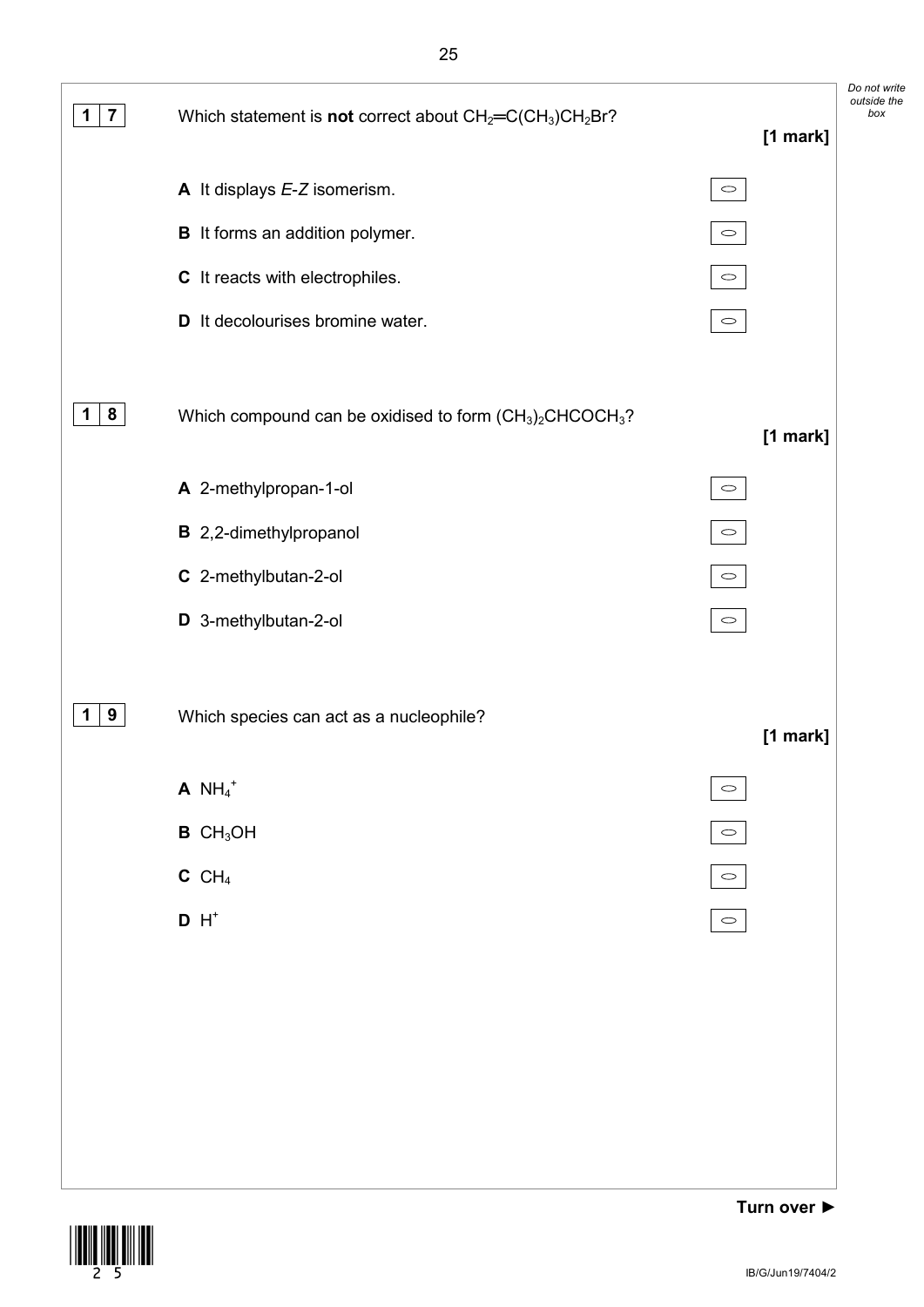

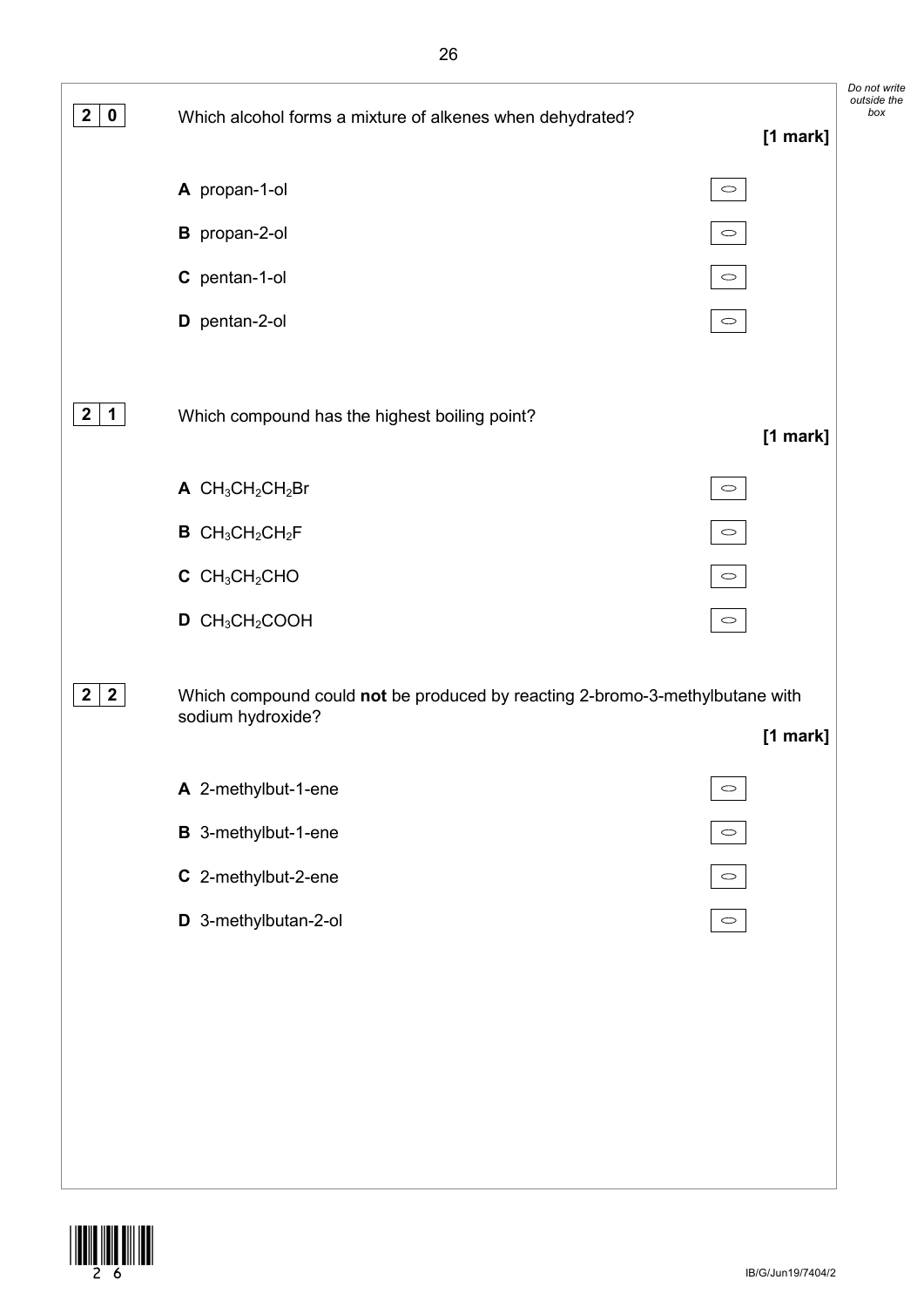